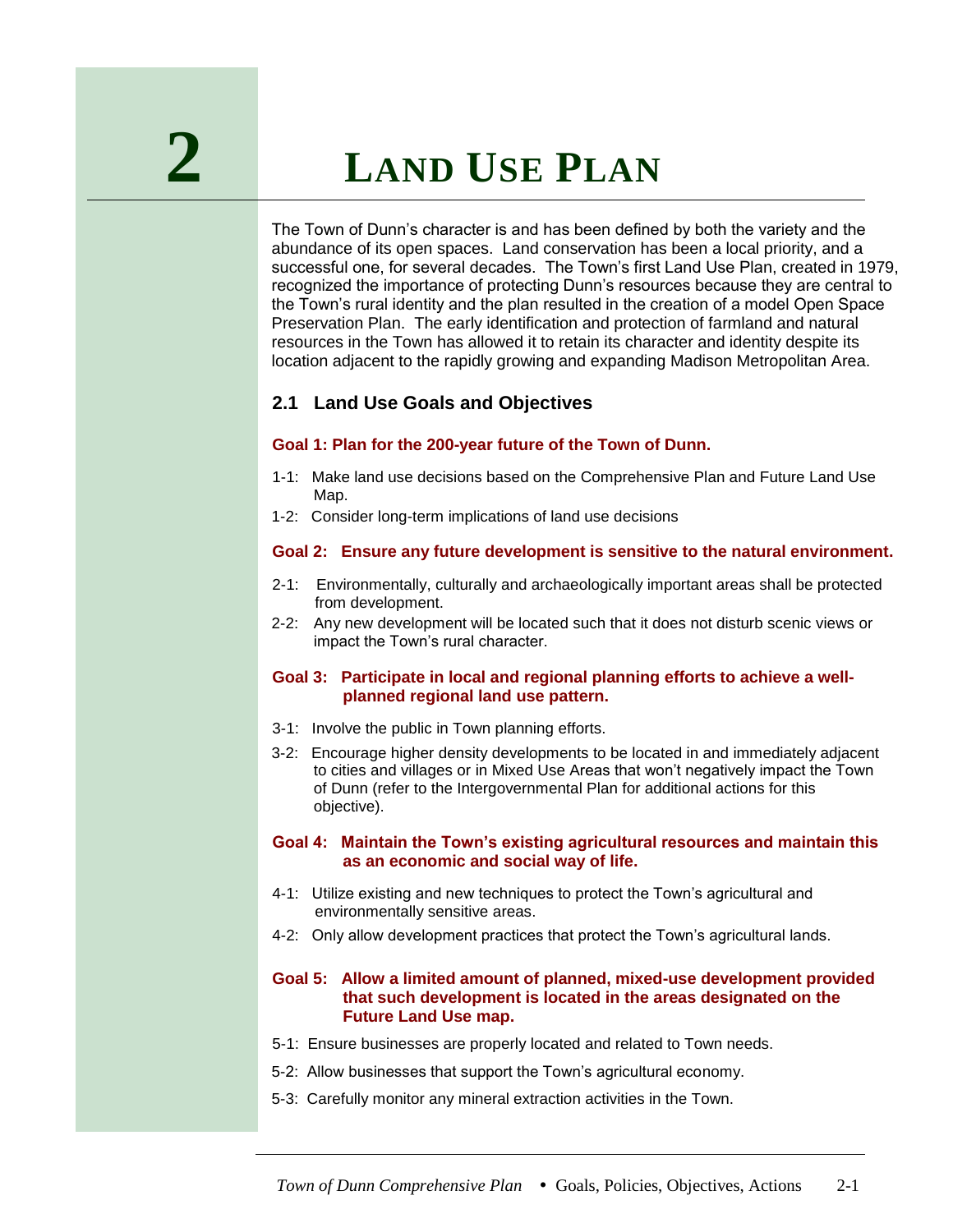# **Please see Future Land Use Map**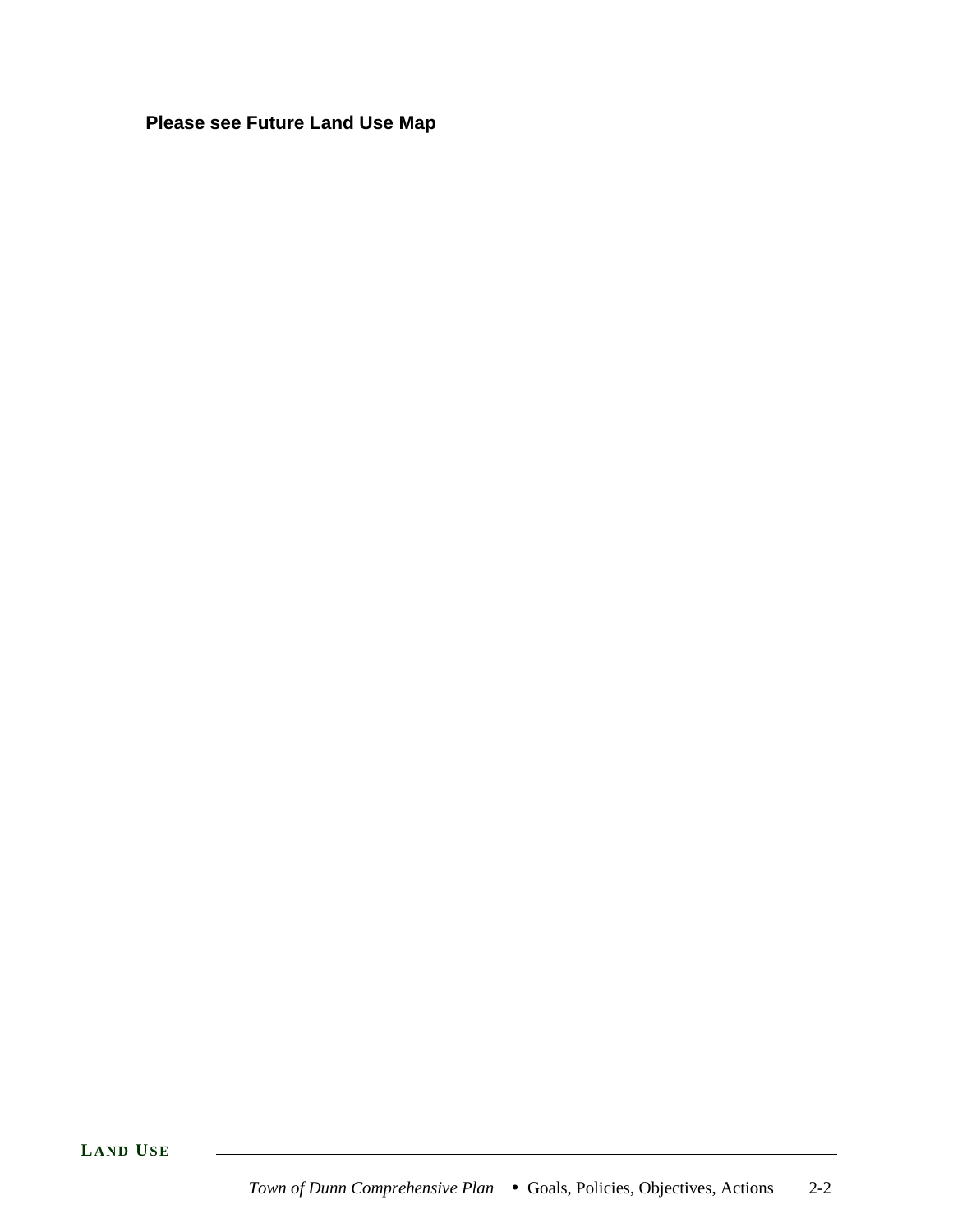# **2.2 Planning Districts and Policies**

### *Land Division Allocation Policy – Applicable to all land use categories on the Town of Dunn Future Land Use Map*

Areas outside of the Limited Service Area. Land Divisions outside of the Limited Service Area are governed by the following Land Division Allocation Policy.

- 1. No land located outside Limited Service Areas may be divided, except for development that is permitted per the standard of one (1) land division per 35 acres per Base Farm Tract. This policy shall be referred to as the Land Division Allocation Policy.
- 2. Divisions are calculated by dividing Base Farm Tract acreage by 35. The quotient is rounded down. (Example: a 102 acre Base Farm Tract, divided by 35 = 2.91. The 102-acre Base Farm Tract property is allocated two land divisions.).
- 3. Secondary farm residences approved by a Conditional Use Permit will count as a land division according to the Land Division Allocation Policy and the calculation in 2.2(2), even if these secondary farm residences are not divided from the Base Farm Tract. Secondary farm residences approved by a Conditional Use Permit are subject to the siting standards listed in Section 2.3. Secondary farm residences may be subsequently divided from the Base Farm Tract with a Certified Survey Map, subject to paragraph 4 and paragraph 15 below.
- 4. In addition to the land divisions allocated above, for parcels of at least 20 acres, a residential dwelling unit and outbuildings may be divided from the base farm tract, subject to paragraph 15 below, provided that a deed restriction is recorded on the base farm tract prohibiting residential development and stating that all land divisions on the property have been exhausted. In addition, the remaining land may be required to be rezoned to the FP-1 zoning category.

Exceptions to the 20 acre minimum requirement will be considered for parcels 5 acres or more but less than 20 acres only if the applicant demonstrates the agricultural viability of the remaining vacant land. Any exceptions granted are at the sole discretion of the Plan Commission.

- 5. Subject to Plan Commission approval, the land division permitted by the terms of 2.2(3) may occur prior to the construction of a residential dwelling unit and outbuildings
- 6. In order to prevent the occurrence of multiple divisions by successive landowners, the limitation of the Land Division Allocation Policy shall run with the land, shall be cumulative, and shall apply to those persons or entities owning land on September 1, 1979 and to their grantees, heirs, successors and assigns.
- 7. Parcels that were smaller than 35 acres as of September 1, 1979 are not permitted to be divided to create a new residential lot. However, a residential dwelling unit and outbuildings may be divided from the base farm tract as provided in paragraph 3 above.
- 8. Land sold to the State of Wisconsin Department of Natural Resources, Dane County Parks or other public agencies or non-profit organizations having land conservation as a primary mission will count as a land division unless an agreement was made with the Town not to count it. The Town will consider entering into such an agreement, at the discretion of the Plan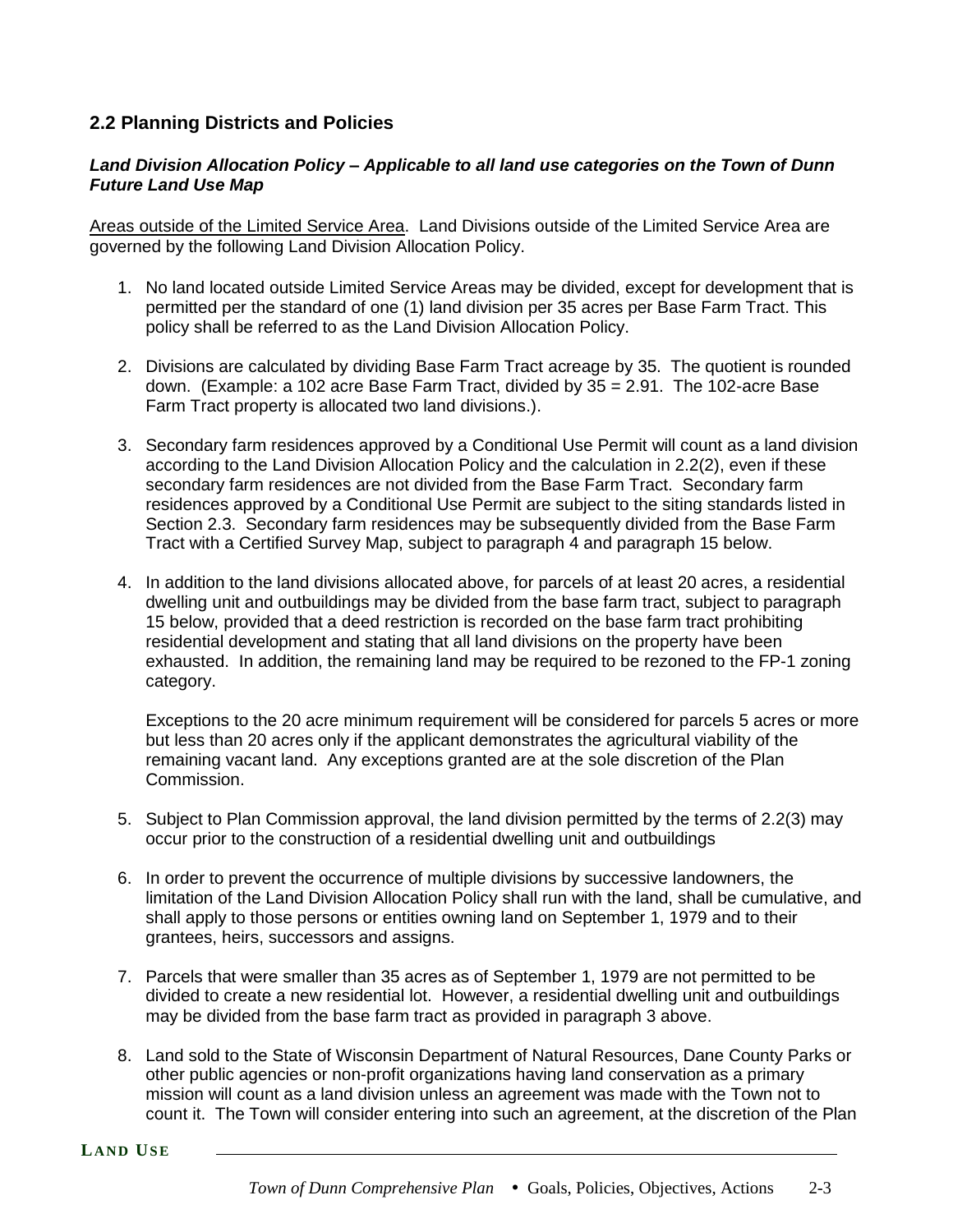Commission, only if the property sold is restricted by deed restriction, conservation easement, or other encumbrance acceptable to the Plan Commission to prohibit development.

- 9. When a property is divided, available land divisions remain with the Base Farm Tract unless they are transferred by an affidavit, approved by the Town Board, recorded at the Dane County Register of Deeds and filed with the Town Clerk.
- 10. Determination of available land divisions will be made by the Plan Commission.
- 11. When a Base Farm Tract exhausts all available land divisions under the Land Division Allocation Policy, a deed restriction shall be recorded at the Dane County Register of Deeds and filed with the Town Clerk on the balance of the Base Farm Tract prohibiting further land divisions.
- 12. All land divisions will require a Certified Survey Map approved by the Plan Commission regardless of the size of the parcels involved.
- 13. Adding land to a non-dividable parcel does not make it dividable.
- 14. The maximum permitted size of a lot resulting from a land division shall be two (2) acres in order to minimize conversion of farmland to non-agricultural use.
- 15. The two-acre maximum land division size shall be enforced for a land division separating a residential dwelling unit and accessory buildings from the Base Farm Tract. Applicants may request an exception to the two acre maximum if additional acreage is needed to include the residential dwelling unit and usable residential and agricultural accessory buildings.
- 16. The Plan Commission may require newly created lots to be clustered with existing lots.
- 17. The Plan Commission may require a site plan when new lots or residential dwelling units are proposed.
- 18. Each lot resulting from a land division must front on an accessible public road for at least 66 feet. A public road is considered accessible if direct driveway access is permitted. If direct driveway access is not permitted, shared access may be permitted so long as the newly created lot has 66 feet of road frontage and a shared driveway agreement is recorded. For example: Lot A is proposed to have 66 feet of road frontage, but the Wisconsin Department of Transportation (DOT) will not permit direct driveway access from US 51 to Lot A. However, if the DOT will permit access to Lot A through a shared access on Lot B, then Lot A can meet the Town's road frontage requirement. This specific example would be subject to DOT approval for a shared access permit.
- 19. Any division that intends a building right to be transferred with the divided land requires Town approval in advance of the transaction. Parcels over 35 acres may be divided from the parent parcel without Town Approval, provided that:
	- a. Both the parcel being transferred and the remaining parcel must be at least 35 acres.
	- b. No building rights are transferred.

Areas within the Limited Service Area: Lands within the Limited Service Area may be divided if all of the following standards are all satisfied: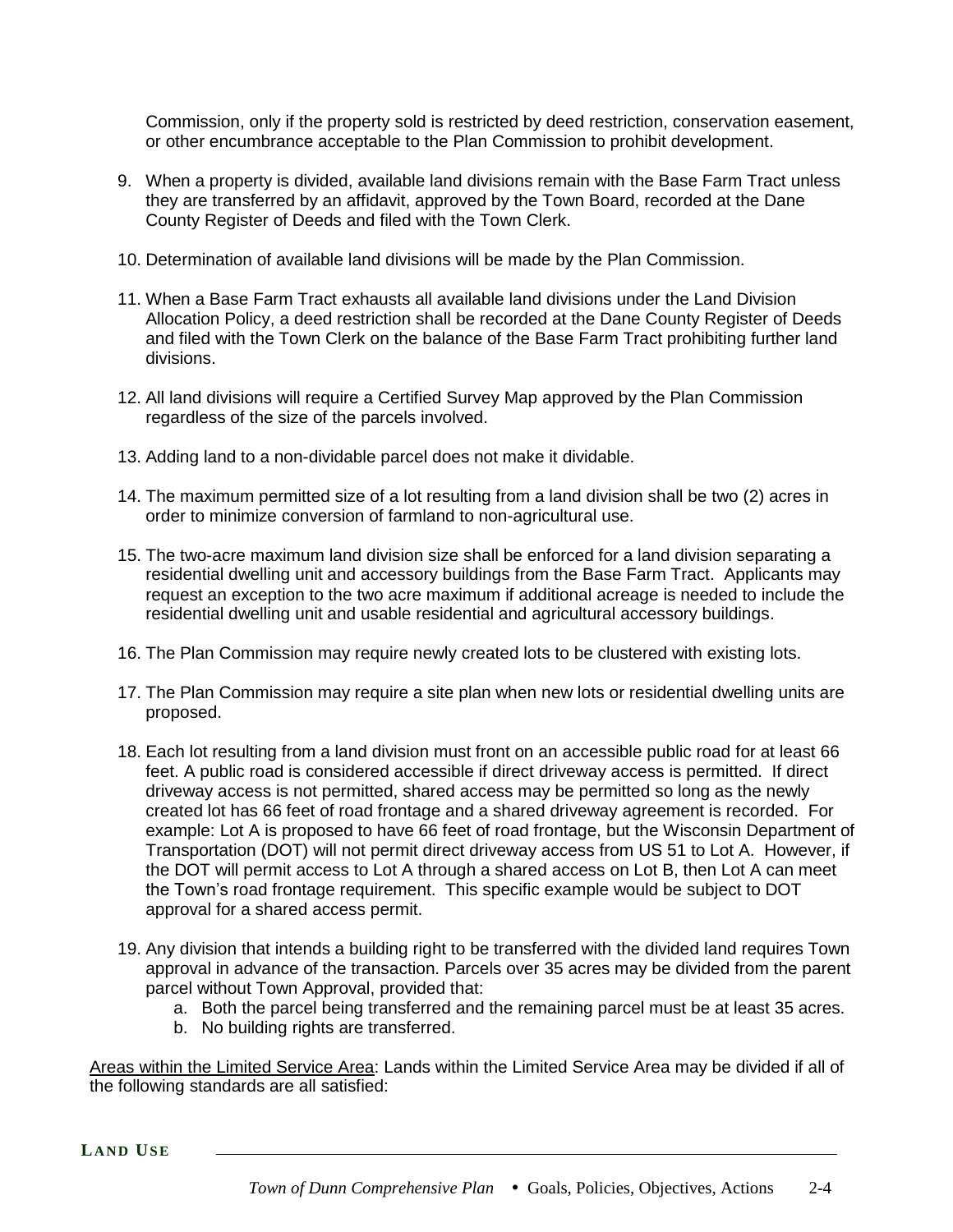- 1. The entire parent parcel is located within the LSA boundary (if only a portion of the parent parcel is within the LSA boundary, it cannot be divided), and
- 2. The parent parcel has a minimum lot size of 40,000 square feet
- 3. All requirements of the county zoning, shoreland zoning, floodplain and both the County and Town subdivision ordinances, Town Comprehensive Plan and Future Land Use Map must be met.
- 4. The minimum size of the newly created lot is 20,000 square feet. For sewered lots in the Limited Service Area only, the Plan Commission may in its sole discretion permit smaller size lots if the following criteria are met:
	- a. The minimum size of the parent parcel is 40,000 square feet, and
	- b. Only one land division per 20,000 square feet of the parent parcel is allowed, and

c. The size of the newly created lots will be compatible with the sizes of the already existing lots in the immediate area, and

d. All requirements of the county zoning, shoreland zoning, floodplain zoning ordinances and both the County and Town Subdivision and Land Division ordinances, Town Comprehensive Plan and Future Land Use Map are met, and

e. The size of the newly created lots will not be detrimental to the public health or welfare or public policies as expressed in the provisions of Ordinance #12-3 Land Division Ordinance.

5. Each lot resulting from a land division must front on an accessible public road for at least 66 feet. A public road is considered accessible if direct driveway access is permitted. If direct driveway access is not permitted, shared access may be permitted so long as the newly created lot has 66 feet of road frontage and a shared driveway agreement is recorded. For example: Lot A is proposed to have 66 feet of road frontage, but the Wisconsin Department of Transportation (DOT) will not permit direct driveway access from US 51 to Lot A. However, if the DOT will permit access to Lot A through a shared access on Lot B, then Lot A can meet the Town's road frontage requirement. This specific example would be subject to DOT approval for a shared access permit.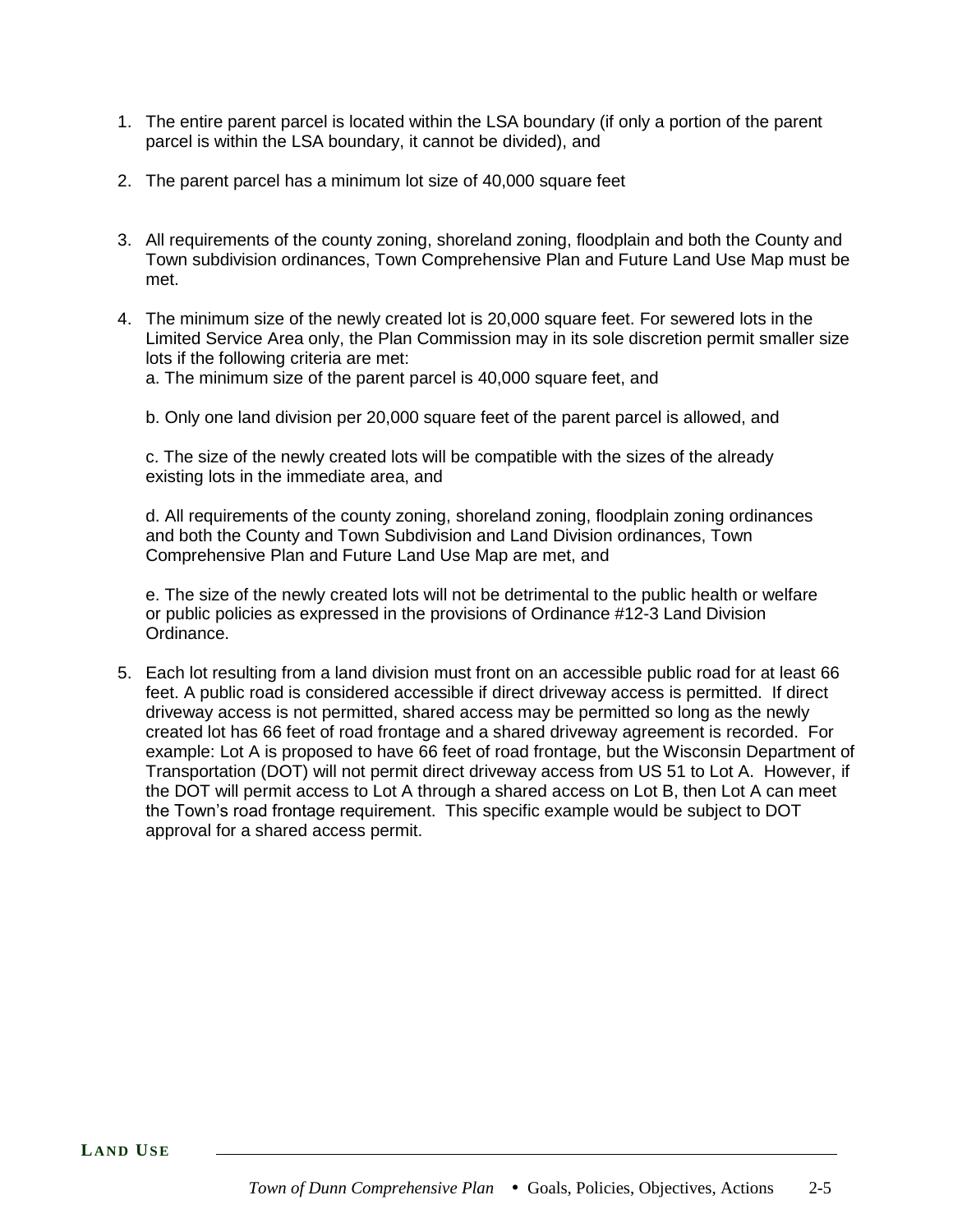### **A. Agricultural Preservation Area**

### *Purpose*

- o Preserve farmland in the Town for long-term farm use and maintain agriculture as a major economic activity and way of life.
- o Protect farm operations from incompatible adjacent land uses or activities that will adversely affect the long-term agricultural investment in land and improvements.

#### **Policies**

- 1. A two-acre maximum land division size shall be enforced for splits separating a farm dwelling from land. Applicants may request an exception to this rule if additional acreage is needed to include farm residences and usable outbuildings.
- 2. Purchase of Development Rights or conservation easements are a priority in this land use area.
- 3. Support bed and breakfasts and other agri-tourism businesses in this land use area, provided they do not negatively impact existing land uses or neighboring residents.
- 4. Follow the guidelines in Sections 2.3 (Site Plan and Development Review) and 2.4 (Review Requirements for Rezoning Requests) for additional standards.
- 5. Allow conversion of single family homes to duplexes per policy 2.2 (F) (5).
- 6. Support conservation efforts and best management practices to protect air and water quality on and adjacent to agricultural lands.

#### **Agricultural Preservation Area**

This land use area includes agricultural lands and farming operations; farmsteads and homes with densities generally not exceeding one (1) single family residential unit per 35 acres owned; woodlands, non-tillable slopes, agriculture-related and farm family businesses; and mineral extraction operations.

This land use area covers most of the Town of Dunn and this Plan continues to support this as the predominant land use in the Town. New housing should be limited in this area to prevent incompatibilities with farm operations. When housing is allowed, it should follow the guidelines presented below.

The zoning category most compatible with this district is the FP-35 Farmland Preservation District for parcels at least 35 acres in size and the FP-1 Farmland Preservation zoning district for parcels smaller than 35 acres. The Town generally does not support rezoning of land from FP-35 Farmland Preservation to any other zoning category. The RM Rural Mixed-Use and FP-B Farmland Preservation Business zoning districts may be suitable for parcels proposed for farm-related businesses or services. Rezones in this planning district are guided by specific policies.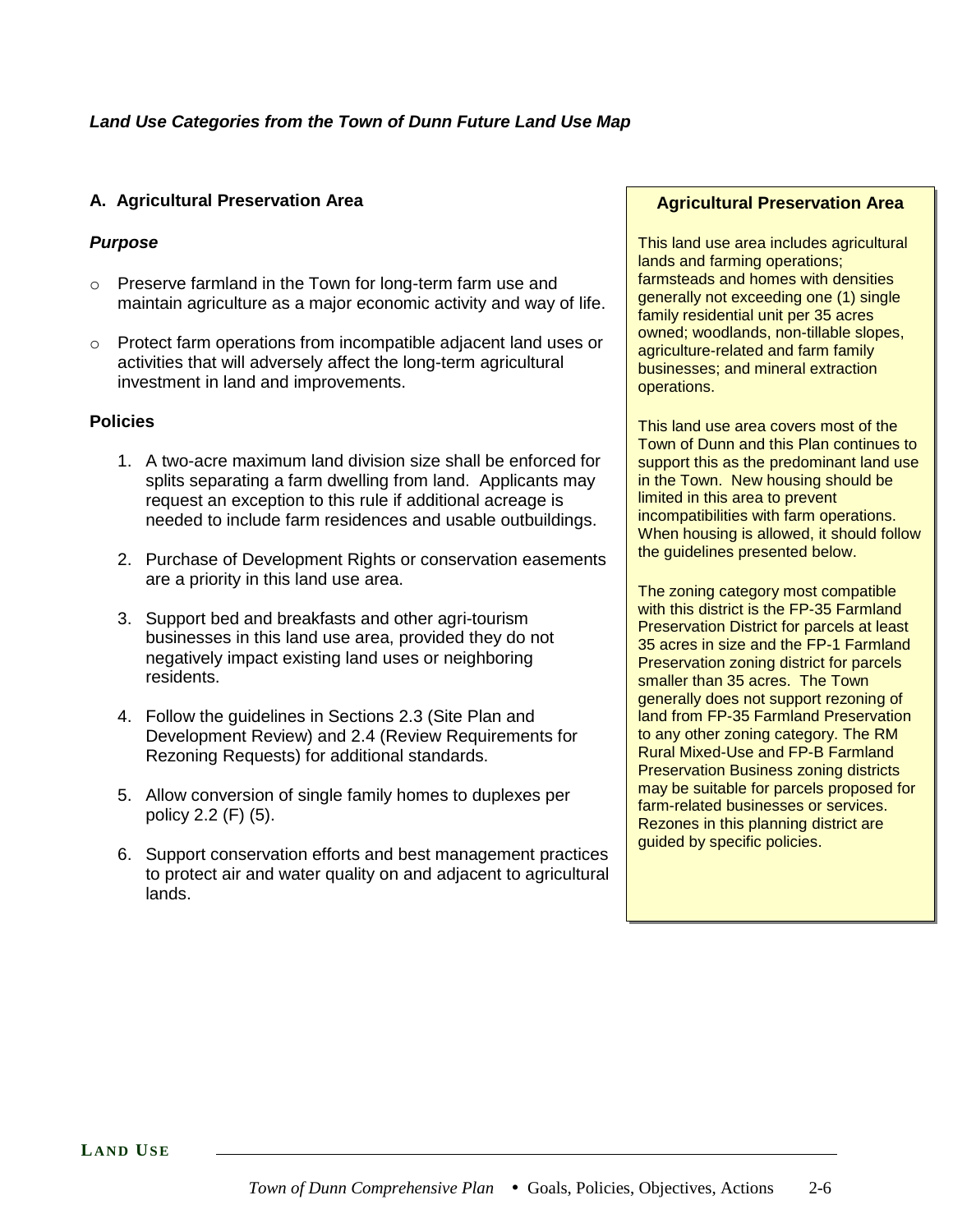### **B. Environmental and Cultural Resources Protection Area**

### *Purpose*

o Preserve environmentally sensitive and culturally important areas, including woodlands, wetlands, floodplains, wet soils, steep slopes (20 percent or greater), wildlife corridors, woodlands, archaeological sites and other culturally significant areas. This land use area does not prevent existing uses, such as agriculture, from continuing. This district is an overlay district and the policies of the underlying Area also apply.

### *Policies*

- 1. Utilize the Town's PDR program to preserve environmental, archaeological, scenic and historic resources.
- 2. New development shall be allowed only along the edges of Environmental and Cultural Resources Protection Areas. These areas should not otherwise be altered. Variances from this policy will be considered only in the following situations:

a. Where the reasonable use of lots, existing as of December 2006, is made impractical by this restriction.

#### **Environmental and Cultural Resources Protection Area**

This land use area includes continuous systems of environmental corridors such as drainage ways, stream channels, floodplains, wetlands and woodlands. New development should be allowed only along the edges of these areas to protect environmental resources, protect private property from damage and preserve wildlife habitat.

The FP-35 Farmland Preservation and the NR-C Natural Resource Conservancy are the zoning districts most compatible with this land use area. County floodplain and wetland overlay zoning districts cover most of these areas. In addition, the Historic Overlay zoning district can be used to protect the Town's cultural and historic resources in this area and throughout the Town.

b. If the proposed development avoids the underlying reason for the Environmental and Cultural Resources Protection Area (ex. wetlands, wetland buffer, woodlot, stream, etc.) as determined by the Plan Commission, then the Plan Commission may consider allowing development in a portion of the Protection Area. In this situation, a detailed site plan must be submitted to the Plan Commission for approval.

- 3. Encourage the preservation of areas needed to support local wildlife.
- 4. Dane County Zoning prohibits all development on and within 25 feet of archaeological sites. The Town should consider adopting an Archaeological Preservation Ordinance to provide more stringent protection of these areas.
- 5. A wetland buffer of 100 feet shall be enforced around wetlands with an area of 2 acres or greater. The 100 foot buffer shall be measured from the Wisconsin Department of Natural Resources (DNR) Wetland Inventory where a wetland delineation is not available. The Town may require a wetland delineation to determine this buffer at the discretion of the Plan Commission. Variances from this policy will be considered only in the following situations:

a. Variances of no greater than 25 feet will be considered in situations where the reasonable use of lots existing as of December 2006 existing lots is made impractical by this restriction.

6. Request rezoning of important wetlands and appropriate buffers in these areas for conservation and protection.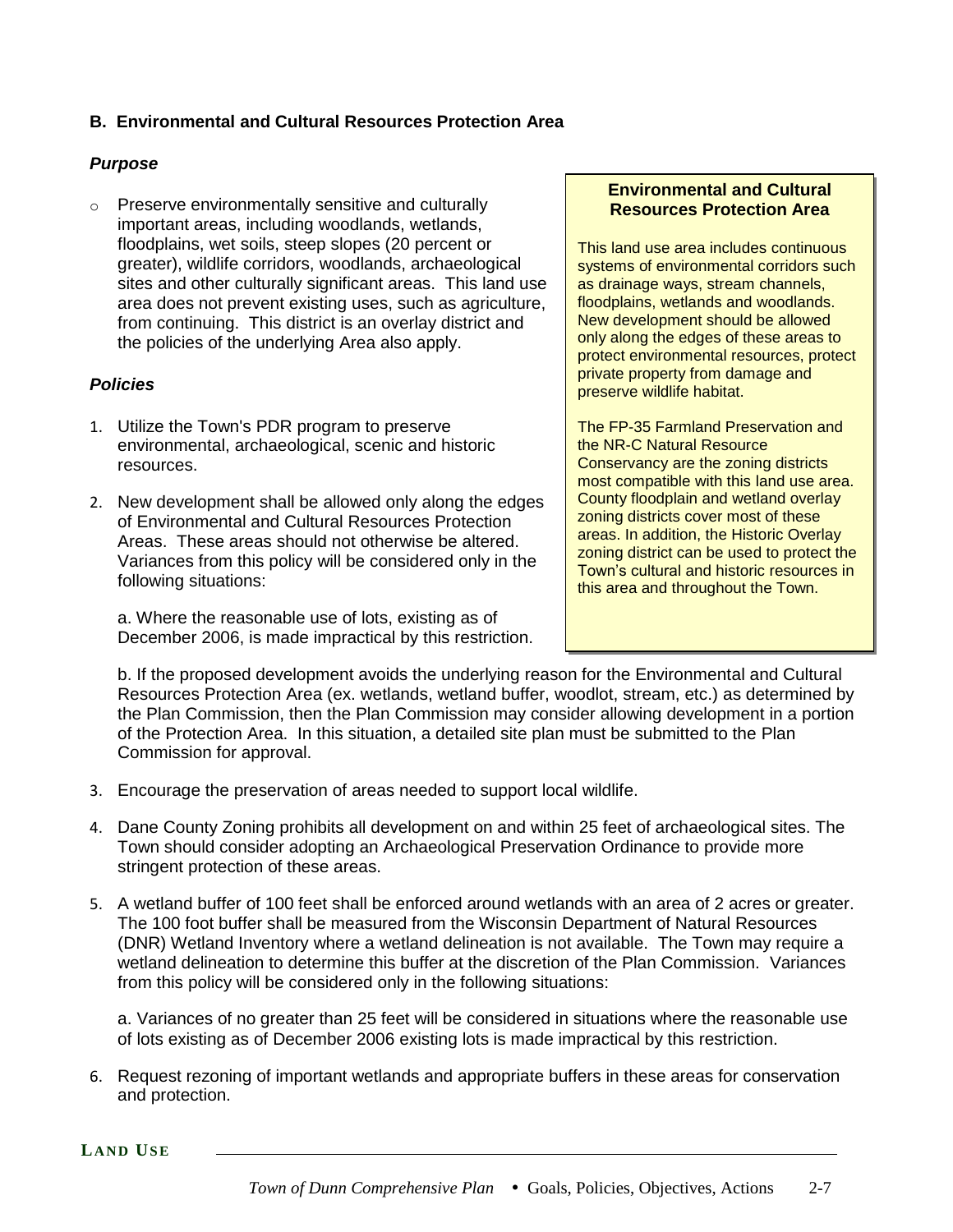- 7. Minimize habitat fragmentation and ensure that a larger area is available for wildlife populations through the following actions:
	- Encourage building only along the "edges" of woodlots to limit habitat fragmentation.
	- Avoid building above wooded slopes. Building above wooded slopes can increase erosion and severely impact wooded areas.
	- Collaborate with regional partners to update the environmental corridor map if needed.
- 8. The Town shall support all other levels of government in acquiring natural features in this area, especially those within the identified environmental corridors, for public use and protection consistent with the objectives and policies of this Plan.
- 9. Follow the guidelines in Sections 2.3 (Site Plan and Development Review) and 2.4 (Review Requirements for Rezoning Requests) for additional standards.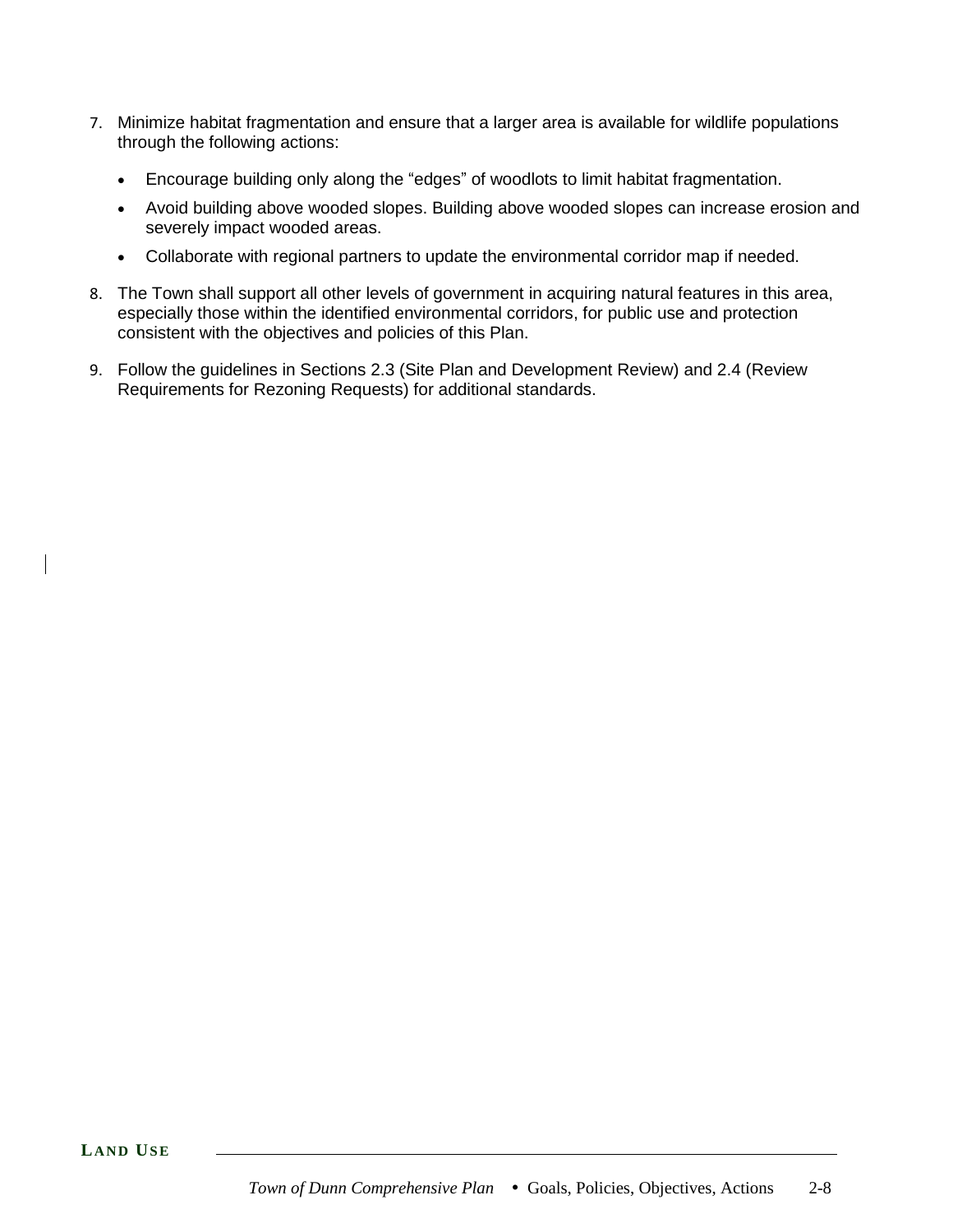### **C. Private Conservation Agreement Overlay Area**

### *Purpose*

o Continue to encourage conservation easements on private land to ensure the protection of the Town's environmentally, agriculturally and culturally significant resources.

#### *Policies*

- 1. Support The Nature Conservancy, Groundswell Conservancy, American Farmland Trust, WDNR, Dane County Parks and similar organizations in acquiring conservation easements on appropriate lands from willing landowners.
- 2. Pursue conservation agreements with willing landowners.
- 3. Consider identifying Town lands that should be targeted for protection through easements.
- 4. All Agricultural Preservation Area policies apply or as defined per agreement if stricter.
- 5. Zoning districts that are appropriate to this land use area vary, and any district could have a conservation easement attached to it.

### **Private Conservation Agreement Area**

This land use area is located throughout the Town of Dunn and includes land with conservation easements that are owned by the Town of Dunn, Groundswell Conservancy, The Nature Conservancy, Wisconsin Department of Natural Resources or American Farmland Trust. The land is privately owned and public access is not allowed in these areas.

Because it is impossible to determine which landowners will pursue easements, the Future Land Use Map does not identify additional Conservation Agreement parcels. As easements are secured, the map should be updated.

This land use area is extremely important because the easements generally protect the land in perpetuity and maintain the land for agricultural or conservation purposes, which is one of the most important objectives of the Town's Comprehensive Plan.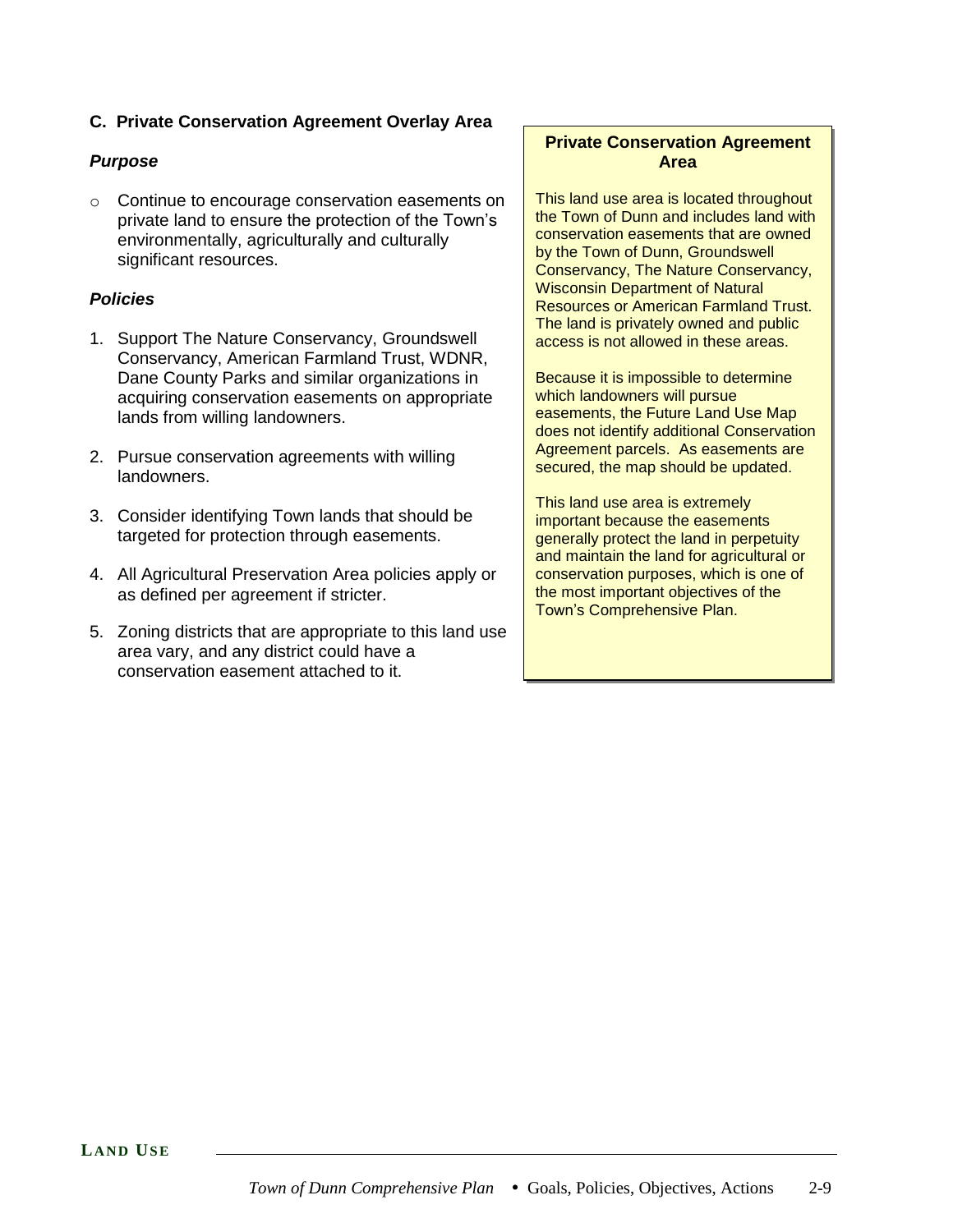### **D. Parks and Recreation Area**

#### *Purpose*

o Provide sufficient parks and nature-based recreation areas to meet the needs of the residents of the Town of Dunn.

#### *Policies*

- 1. Allow for only low-impact recreational uses of environmentally sensitive areas.
- 2. Create a system of connected open spaces and multi-use trails in this area and link them to surrounding jurisdictions.
- 3. Work with Dane County, Wisconsin DNR (WDNR), the U.S. Fish and Wildlife Service, The Nature Conservancy and others to provide high quality park and recreation areas.

#### **Parks and Recreation Area**

This land use area includes publicly owned lands, including land owned by Dane County Parks, WDNR, the Town of Dunn, the U.S. Fish and Wildlife Service and lands privately owned by The Nature Conservancy.

The FP-35 Farmland Preservationand the NR-C Natural Resource Conservancy are the zoning districts most compatible with the Park and Recreation Area land use. Also, the Historic Overlay Zoning District may be used to protect important historic sites. It should be noted that the Town does not support Recreational District (RE) zoning.

- 4. In the event the Town purchases conservation easements in the No Annexation Buffer Area pursuant to the Preservation Program, the Town agrees that such easements shall not prohibit non-motorized, passive public recreational access and uses ("Passive Uses"). Passive Uses include hiking, bicycling, cross-country skiing, snowshoeing, and guided nature walks. Passive Uses do not include playground uses, or soccer, basketball, or football recreational purposes or uses for other organized team sports. During conservation easement negotiations with landowners in the No Annexation Buffer Area, the Town will make efforts to partner with the Village of McFarland, Dane County Parks Department and/or Wisconsin Department of Natural Resources to purchase all or part of the land for Passive Uses.
- 5. Maintain the existing access to the Town's lakes for park and recreation opportunities and pursue new opportunities for these access points.
- 6. Priorities for facilities and improvements in this land use area should be given to:
	- Minimal development to control maintenance and operation costs and preserve the natural value of the land
	- Trail-oriented activities
	- Make all reasonable accommodations possible for people with disabilities in accordance with the Americans with Disabilities Act
	- Recommended Improvement Projects listed within the Town's Parks & Open Space Plan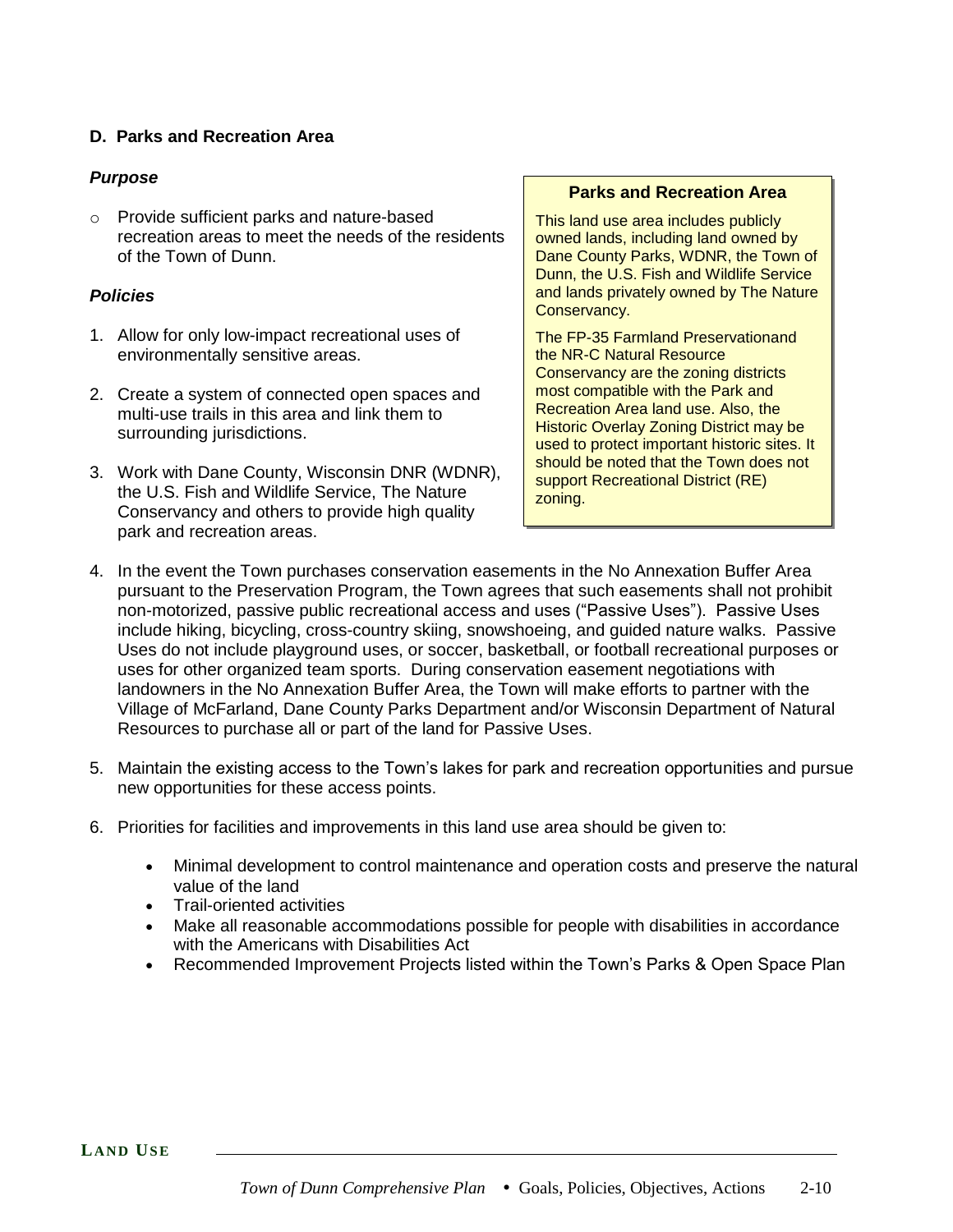### **E. Agricultural Transition Area Overlay**

#### **Purpose**

o Provide for the orderly transition of agricultural land into the Village of McFarland in the area that is identified in the McFarland/Dunn Inter-municipal Cooperation Agreement for eventual urban expansion.

#### **Policies**

- 1. This area should be used primarily for agriculture until it is annexed. Prior to annexation, new development should be limited to the Agricultural Preservation Area policies.
- 2. Implement the McFarland/Dunn Inter-municipal Cooperation Agreement.

#### **Agricultural Transition Area**

This land use area is generally located to the east of the Village of McFarland corporate limits (as defined at the time of this writing) and encompasses the area that is proposed for the Village's urban expansion, as defined in the McFarland/Dunn Inter-municipal Cooperation Agreement, which was adopted by the Village and the Town in 2005. The land in this area is primarily used for farming, with scattered open lands and woodlots, farmsteads and single family residential development at a density of approximately one (1) home per 35 acres.

3. The McFarland/Dunn Inter-municipal Cooperation Agreement expires in 2025. Efforts should be made to renew this agreement.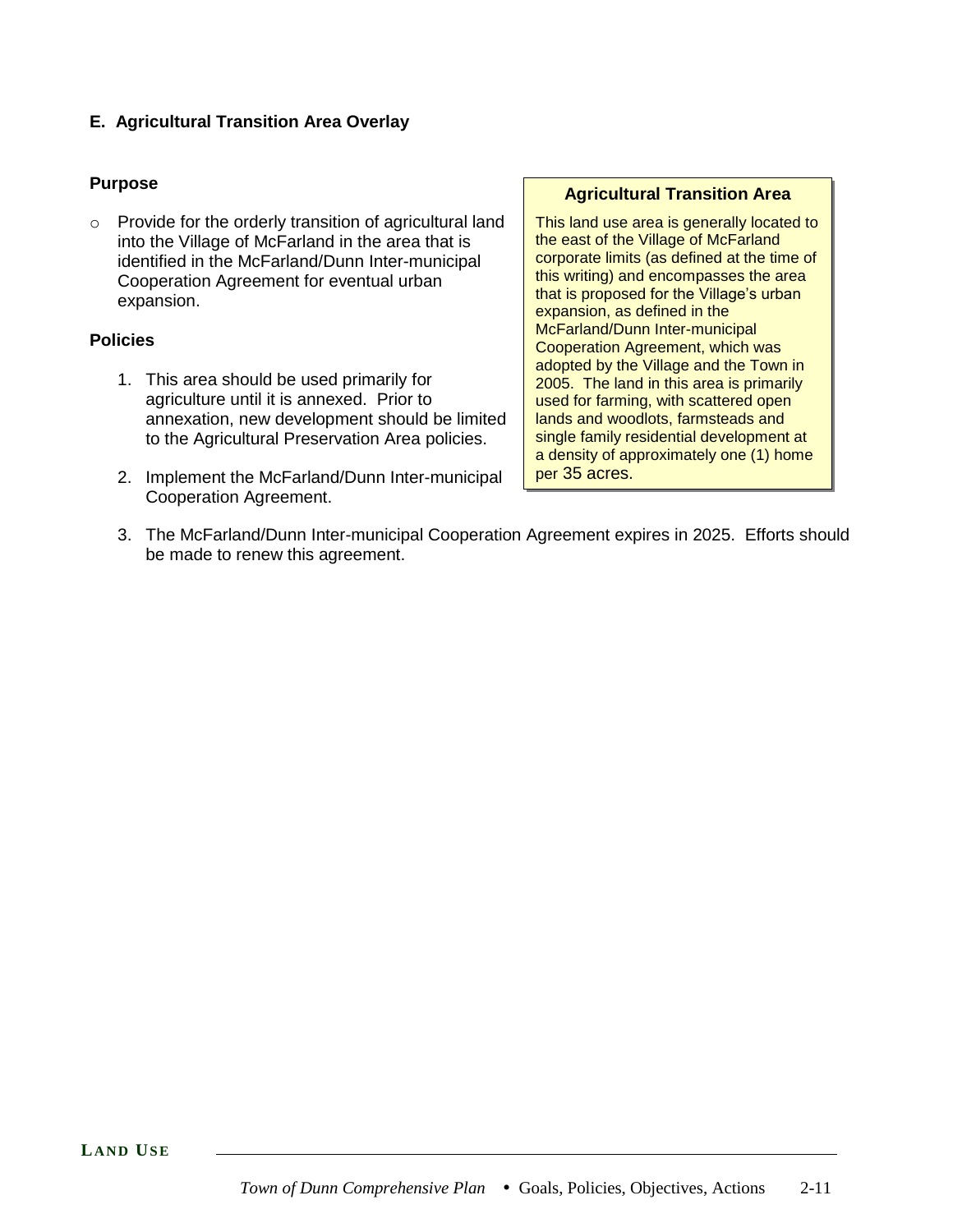#### **F. Limited Service Area**

### *Purpose*

o Permit sewered development in the Town of Dunn only in infill areas within the Waubesa and Kegonsa Limited Service Areas (see Waubesa and Kegonsa Limited Service Area Boundaries Maps) and in areas designated on the Future Land Use Map for limited service area expansion. Newly constructed Residential Dwelling Units, accessory structures, and relocated structures connecting to sewer service must be sited with at least 50% of the footprint of the structure located within the LSA. Structures existing as of December 2006 may be connected to sewer service if any part of the structure is in the LSA. Structures outside of the LSA cannot connect to sewer service. If a structure is within the LSA, it must connect to sewer service.

### *Policies*

1. Should the Town of Dunn Town Board deem it in their interest, the Dunn Town Board may petition the Capital Area Regional Planning Commission (CARPC) in order to extend the Limited Service area. The Town Board will only consider extensions of the LSA to parcels that are designated as Mixed Use Area on the Town of Dunn Future Land Use Map.

#### **Limited Service Area**

This land use area encompasses the residentially zoned land within the Lake Kegonsa and Lake Waubesa Limited Service Areas. The land in this district is generally used for higher density residential development, including single family and duplex housing. Limited service areas are established in areas where only a limited range of urban services are needed.

These situations usually involve areas of existing development experiencing sewage disposal problems, or unique sites or facilities requiring sanitary sewer service but no other urban services. The zoning districts that are compatible with this land use area are the Single Family Residential SFR-08 through Two-Family Residential TFR-08. The Limited Service Area is the most appropriate area for the Planned Unit Development (PUD) zoning district, which is allowed in limited circumstances.

It is not the Town's intent to encourage development in the areas of the sanitary district that are not currently in the LSA.

- 2. For the Town Board to consider an extension of the LSA, a neighborhood plan must first be approved by the Town Board and the extension must meet the Capital Area Regional Planning Commission Service Area Policies. Approval of a neighborhood plan must be conditioned upon CARPC approval of LSA extension.
- 3. Lots can be divided in the LSA if:
	- a. The entire parent parcel is located within the LSA boundary (if only a portion of the parent parcel is within the LSA boundary, it cannot be divided), and
	- b. The parent parcel has a minimum lot size of 40,000 square feet
	- c. All requirements of the county zoning, shoreland zoning, floodplain and both the County and Town subdivision ordinances, Town Comprehensive Plan and Future Land Use Map must be met.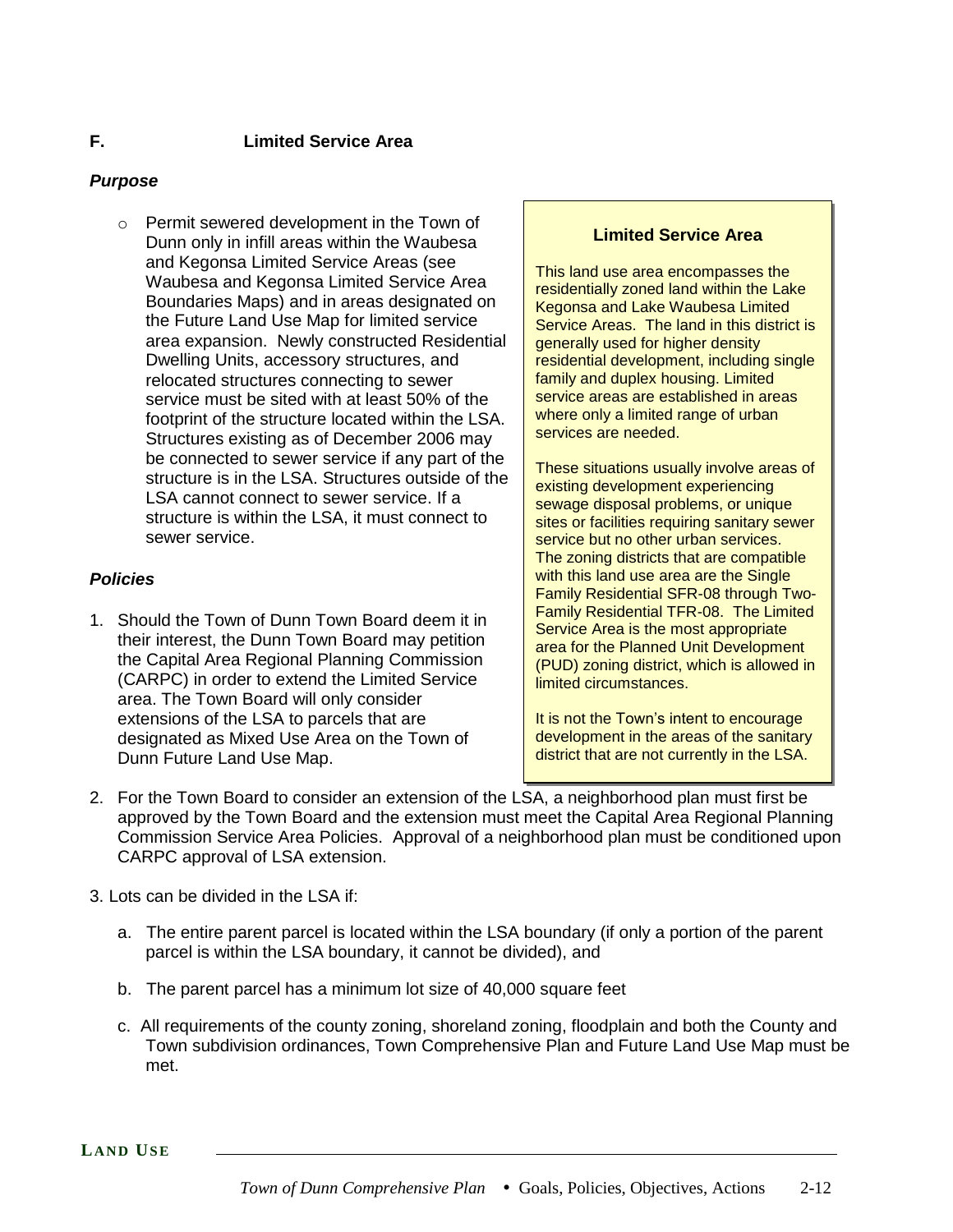- d. The minimum lot size of newly created lots is 20,000 square feet. The Plan Commission may in its sole discretion permit smaller size lots if the following criteria are met:
	- i. The minimum size of the parent parcel is 40,000 square feet, and
	- ii. Only one land division per 20,000 square feet of the parent parcel is allowed, and
	- iii. The size of the newly created lots will be compatible with the sizes of the already existing lots in the immediate area, and
	- iv. All requirements of the county zoning, shoreland zoning, floodplain zoning ordinances and both the County and Town Subdivision and Land Division ordinances, Town Comprehensive Plan and Future Land Use Map are met, and
	- v. The size of the newly created lots will not be detrimental to the public health or welfare or public policies as expressed in the provisions of Ordinance #12-3 Land Division Ordinance.
- 4. Except for the Quam Drive Area (land in section 25 shown as mixed use on the Future Land Use Map), minimize population density by prohibiting new zoning for multifamily residential dwellings, without respect to whether the form of ownership is condominium or otherwise. This provision shall be construed and applied so as: 1) not to alter the rights of location of community living arrangements; and 2) not to discriminate against low-income housing.
- 5. Rezoning to TFR-08 for duplexes may be permitted in areas otherwise suitable for residential use on the condition that the density of dwelling units per acre does not exceed the maximum permissible density that the Town would approve for new SFR-08 zoning. This allows for duplex zoning in some areas if the density is the same. For example, a 40,000 square foot lot that is located within the LSA could be rezoned to allow for a duplex since the density would be one (1) residence per 20,000 square feet. In areas outside of the LSA, a duplex would be allowed on a two (2) acre lot. The minimum lot size requirement for a duplex applies to all existing and newly created lots. The maximum lot size requirements under 2.2(15) of the Comprehensive Plan must be met for any newly created lot. Only one available land division is required when a land division results in a new parcel with duplex zoning outside of the LSA of the Town.
- 6. Follow the guidelines in Sections 2.3 (Site Plan and Development Review) and 2.4 (Review Requirements for Rezoning Requests) for additional standards.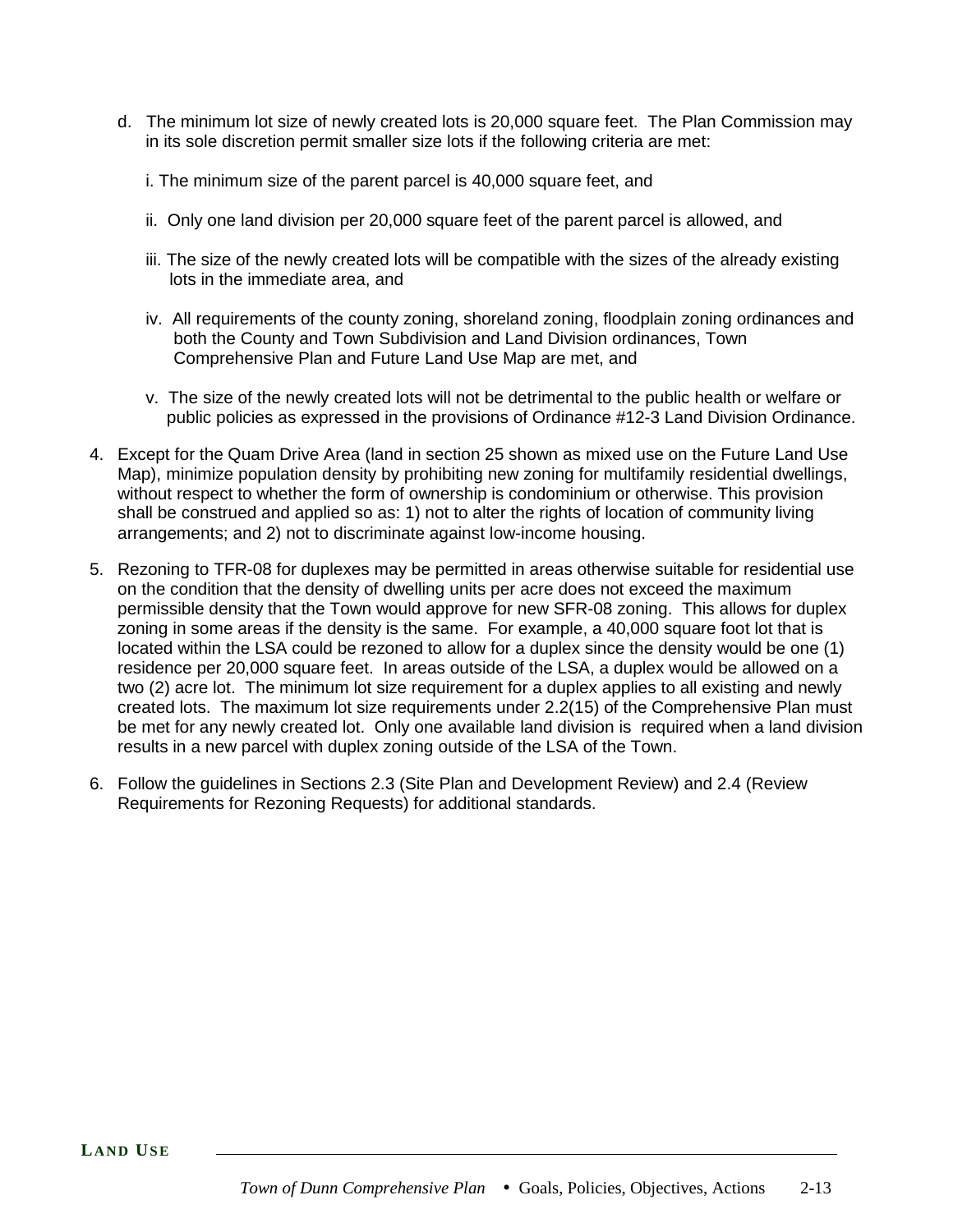### **G. Unsewered Subdivision Area**

### *Purpose*

o Allow only the development of vacant parcels in existing unsewered subdivisions in this area.

### *Policies*

- 1. Prohibit the creation of any new unsewered subdivisions in the Town of Dunn.
- 2. Prohibit the division of any parcel in an existing unsewered subdivision.
- 3. If in the future an unsewered subdivision is provided with sewer service, the parcels in that subdivision may not be further divided.
- 4. Allow for the conversion of single family homes to duplexes per policy 2.2 F(5).

#### **Unsewered Subdivision Area**

This land use area includes existing residential areas that are located outside of the Limited Service Areas and are served by on-site waste disposal systems. Any proposal to develop one of these existing vacant parcels must meet all of the requirements of the Land Use Plan and Future Land Use Map, including demonstrating suitability for an on-site wastewater treatment system that complies with the state plumbing code and the Dane County Sanitary Ordinance.

The zoning districts most appropriate for Residential land use are the RR Rural Residential districts and the SFR-1 Single-Family Residential District.

5. Follow the guidelines in Sections 2.3 (Site Plan and Development Review) and 2.4 (Review Requirements for Rezoning Requests) for additional standards.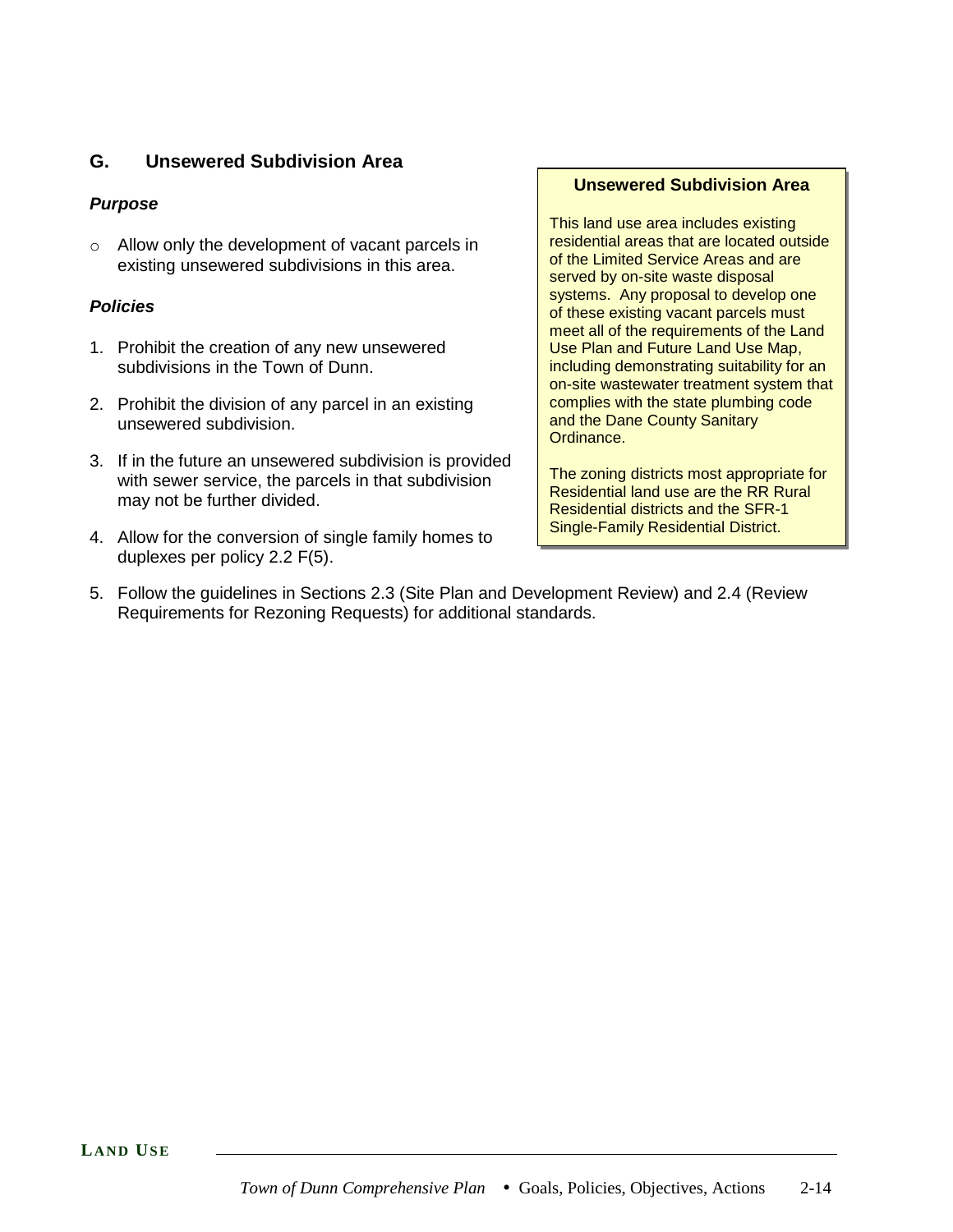## **H. Mixed Use Area**

### *Purpose*

- $\circ$  To provide a compatible mix of uses in an area that preserves and enhances the Town's rural character and resources while also providing important community-oriented places to live, work, recreate and more.
- o Protect and enhance the unique rural character of the Town by establishing and enforcing design standards that require appropriate and quality designs for the mixed-use areas of the Town.

#### **Mixed Use Area**

This land use area allows for a variety of community-oriented uses, including government, institutional, limited commercial and residential. The Quam Drive area in the Town of Dunn is designated as Mixed Use on the Future Land Use Map.

#### *Policies*

#### Quam Drive

- 1. Create a detailed site plan for this area with substantial neighborhood input. The Town must approve this detailed site plan. Focus on creating safe access to the church, not increasing traffic on Quam Drive, mitigating negative effects of stormwater runoff from the site and adhering to dark night sky principles to limit light pollution. Site plan approval is contingent upon approval of extending the Sewer Service Area by the Town Board and Capital Area Regional Planning Commission. The Town will consider a variety of rezone requests for this district provided they meet the stated purpose and intent.
- 2. Primary uses in this area should be residential, senior housing, religious, limited neighborhoodoriented business, and possibly recreational or other uses determined to be acceptable by the neighborhood.
- 3. Design guidelines should be created and followed for this area.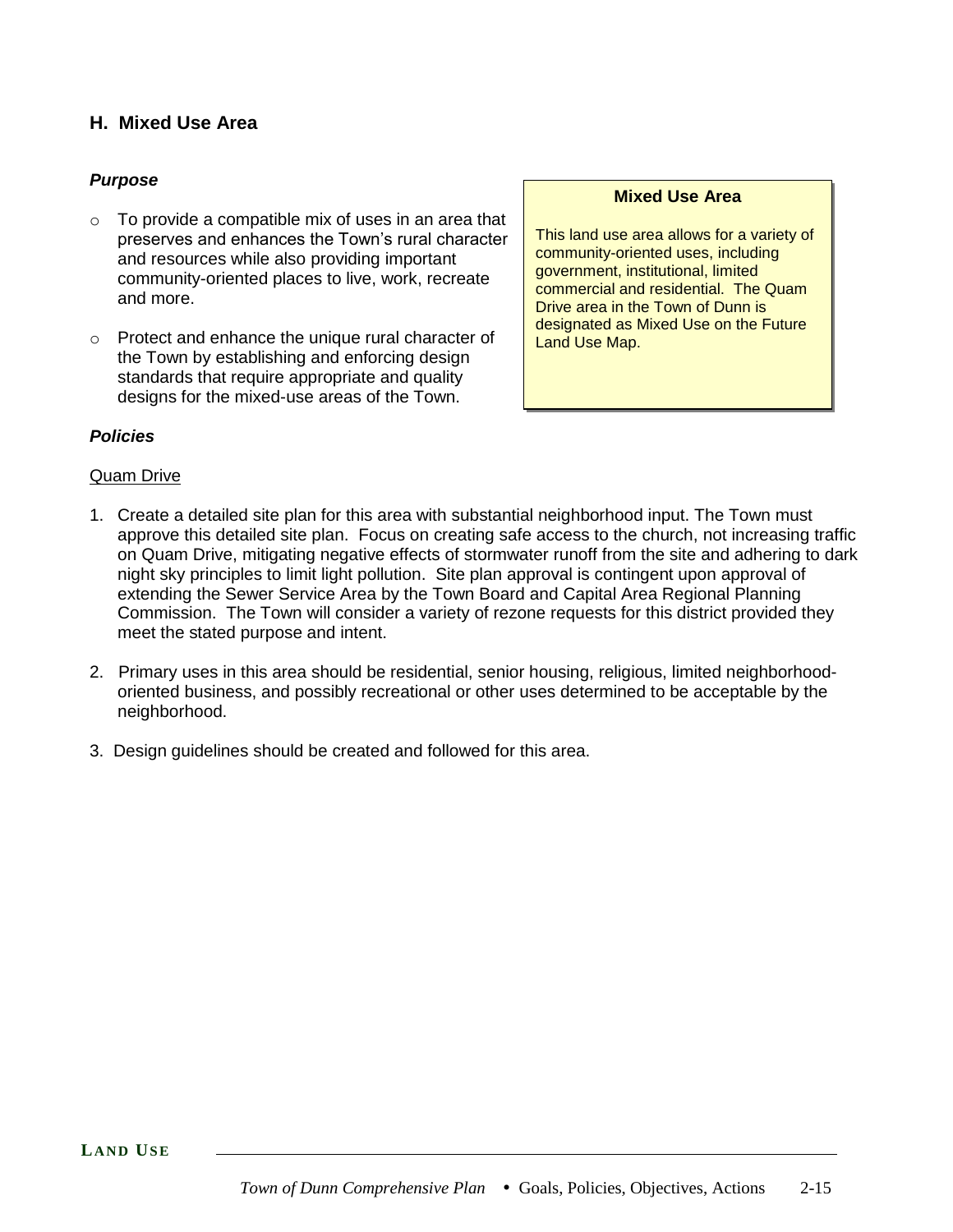# **2.3 Site Plan and Development Review**

A site plan reviewed and approved by the Plan Commission shall be required for all proposed development that is not located in a platted subdivision for parcels greater than 2 acres in size without an established building envelope. In general, for lots over 2 acres, a site plan is not required if a new structure is built within 100 feet of the existing structure it is replacing. If a structure is proposed to be relocated outside of this 100 foot radius, the applicant must demonstrate that there is a compelling environmental or agricultural reason for siting the structure in the new location and that the new location better meets the Town's siting standards as listed in Section 2.3 of this plan. For example, if the existing home location is within an environmental corridor, within the 100 foot wetland buffer, located more than 200 feet from the road, and on a steep slope which is causing stormwater management problems, and a new site is proposed that moves the home outside of the environmental corridor, outside the 100 foot wetland buffer, closer to the road, or off of a steep slope, then a site outside of a 100 foot radius of the existing home may be considered. Some conditions for restoring the abandoned homesite to vegetative cover may be required. Notwithstanding the above, the Plan Commission has the authority to require a site plan for any new structure or replacement structure regardless of the size of the lot involved.

Postage stamp rezones must meet the requirements of this Section.

The following standards shall apply unless more restrictive standards are in place for a property's existing zoning or planning classification.

### *Site Plan Submittal Requirements*

- a. All existing property boundaries, lot lines and easements must be shown.
- b. All existing uses, structures, roads and driveways must be shown.
- c. Areas of differing soil productivity shall be delineated.
- d. All natural features, such as woodlands, wetlands, floodplains and steep slopes (12 percent or greater) shall be delineated.
- e. All proposed uses.
- f. The Plan Commission may require a "full build-out" plan when lots or new homesites are proposed.
- g. Other information requested by the Plan Commission.

# *Review Criteria for Site Plans and New Development*

- a. All land divisions that create a building site will require a final Certified Survey Map, approved by the Town, regardless of the size of the parcels involved.
- b. Each lot resulting from a land division must front on an accessible public road for at least 66 feet. A public road is considered accessible if direct driveway access is permitted. If direct driveway access is not permitted, shared access may be permitted so long as the newly created lot has 66 feet of road frontage and a shared driveway agreement is recorded. For example: Lot A is proposed to have 66 feet of road frontage, but the Wisconsin Department of Transportation (DOT) will not permit direct driveway access from US 51 to Lot A. However, if the DOT will permit access to Lot A through a shared access on Lot B, then Lot A can meet the Town's road frontage requirement. This specific example would be subject to DOT approval for a shared access permit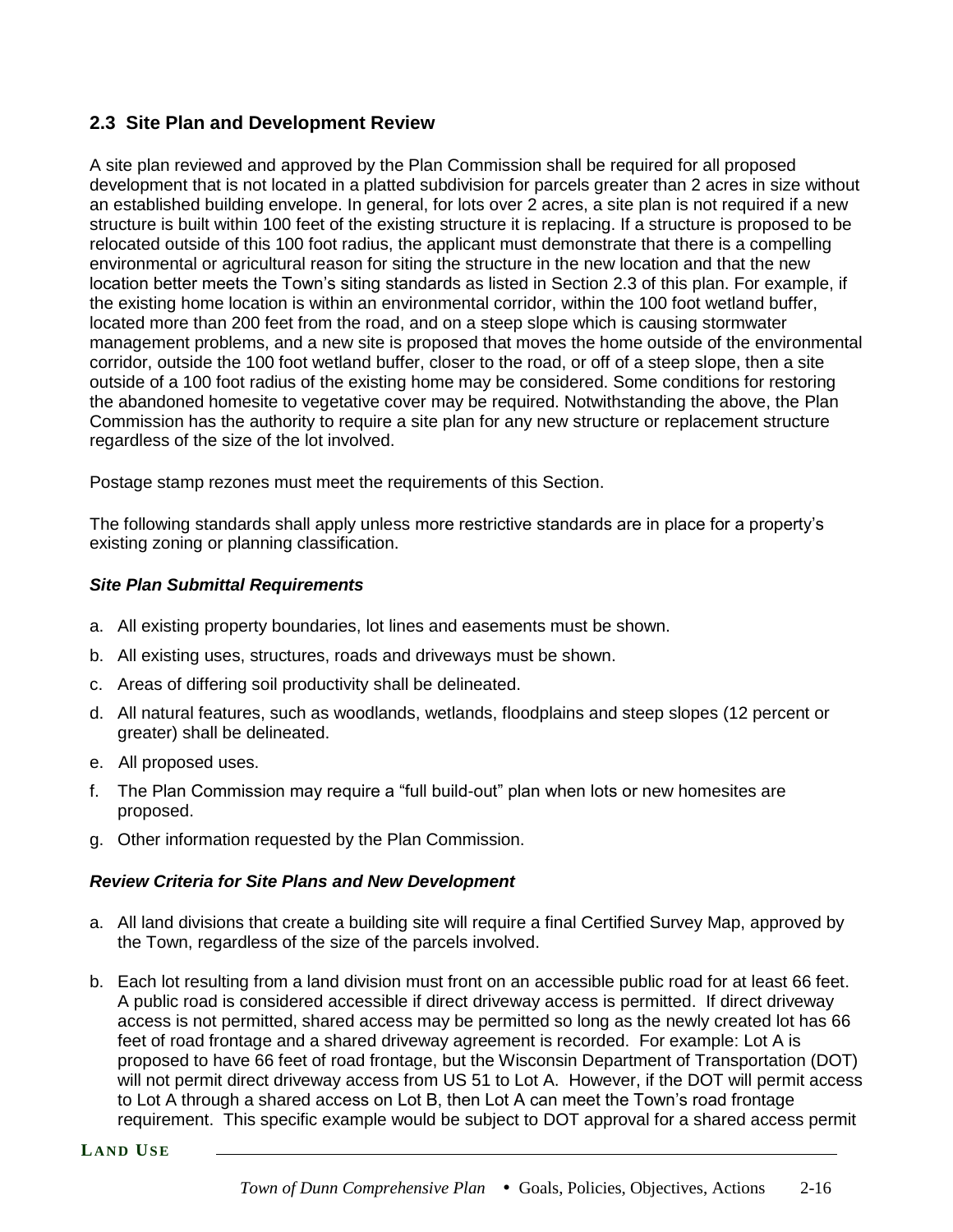- c. Discourage "flag lots" because long driveways are more difficult for fire and rescue vehicles to access, increase impervious surface, and fragment habitat. When possible, excessive lot depth in relation to lot width shall be avoided in new lots. A depth to width proportion from 1 to 1 (1:1) to 2 to 1 (2:1) shall be considered desirable ratios under normal conditions.
- d. Require, when possible, the clustering of any newly created lots with existing lots. Existing lots include adjacent lots and lots that are located across the street from the proposed development. If multiple lots are created, require, when possible, these lots to be clustered with each other. Additionally, require, when possible, the clustering of any structures on a given site with existing structures on that lot or near existing structures or existing lots.
- e. For all new residential development, each dwelling unit will be required to have its own well, or required to present the Town with a carefully considered and detailed shared-well agreement. If a shared well will be used, an agreement recorded at the Dane County Register of Deeds is required.
- f. The Town may require deed restrictions, covenants and/or similar notations to be included on certified survey maps, plats or other documents recorded at the Dane County Register of Deeds.
- g. The Plan Commission reserves the right to deny approval of any Certified Survey Map that violates or is not in the spirit of the land division policies, including the 2 acre lot size maximum. For example, if a Certified Survey Map is proposed that expands a lot from 2 acres to 4 acres, the Plan Commission may deny it based on the grounds that it is inconsistent with the 2 acre maximum lot size policy. Exceptions to this lot line adjustment policy could be granted if the Plan Commission determines that the lot line adjustment proposal is for agricultural or environmental purposes and preserves and protects agricultural activity and the Town's rural character.
- h. Driveways may be shared. Any driveway proposed for joint use will be required to have multiparty access easements and maintenance agreements that are reviewed and approved by the Town and recorded at the Dane County Register of Deeds.
- i. Where practical, non-agricultural development is to be located on non-prime farmland. Prime and non-prime farmland will be determined with GIS with data provided by the Soil Survey of Dane County, Wisconsin.
- j. Where practical, non-agricultural development is to be located on slopes that are less than 12 percent since developing on these lands creates additional considerations including a greater need for post-development erosion control, and issues with road construction, maintenance, and safety.
- k. New or updated roads, driveways, or utility transmission lines should be located and constructed in a manner that would minimize any impact on prime farmland and other natural resources. Long driveways are discouraged as they are more difficult for fire and rescue vehicles to access, increase impervious surface, and fragment habitat.
- l. If at all possible, driveways shall not be permitted to cross productive agricultural lands and disrupt the agricultural use of the property. All driveways must permit safe access by fire trucks, ambulances and any other emergency vehicle. The Town Highway Foreman and Town Planning Director must approve all access permits and may require a site inspection and/or a Town easement for road work and snow plowing. The Town Board and/or Plan Commission may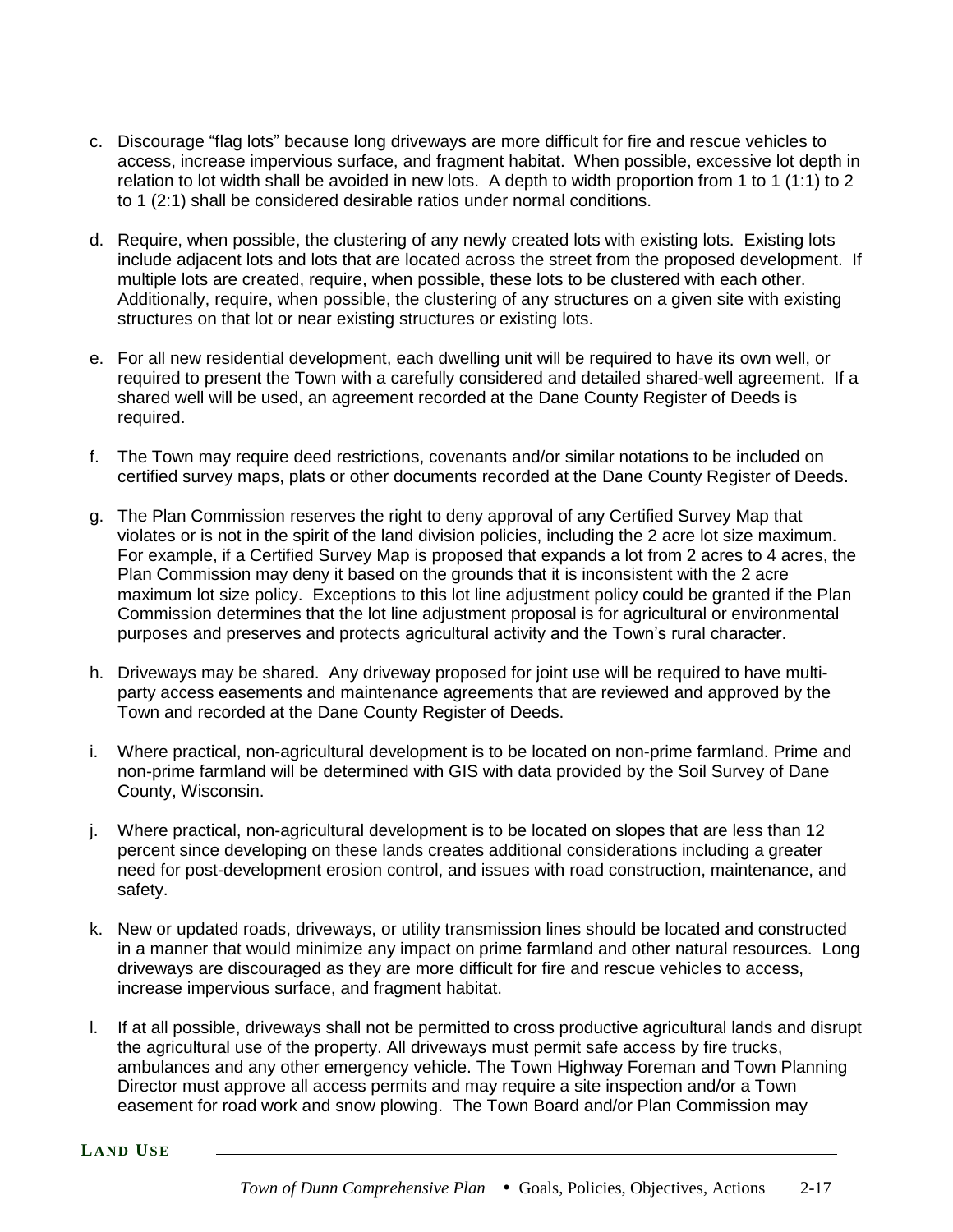require notification of the fire chief or other emergency service provider, as well as their approval of any driveway configuration.

- m. The site plan should indicate a minimal level of tree clearing necessary for a building site. Good site planning will preserve the natural view, protect erodible slopes, preserve woodlands and protect wildlife habitat. It is desirable that development sites be landscaped with native vegetation to blend with the surrounding area.
- n. Section 2.6 Protect Scenic Views and Natural Character policies.
- o. Minimize earthmoving and disruption of existing topography and drainage patterns.
- p. Encourage a variety of stormwater management practices including rain gardens, bio-retention basins, preservation of local infiltratable soils, native vegetation, residential roof runoff directed to pervious yard areas, and other similar techniques to reduce water runoff and to maintain or increase groundwater recharge.
- q. Lands that are unsuitable for development include, but are not limited to:
	- i. All areas mapped as Floodplain by the Federal Emergency Management Agency (FEMA), Wisconsin Department of Natural Resources, or Dane County Zoning and discourage filling or developing within 300 feet of Floodplains. When a proposed land division is located in an area where flooding or potential flooding may be a hazard, the Plan Commission may request technical assistance from any of these agencies in determining whether the land is suitable or unsuitable for the use proposed.
	- ii. All wetlands as defined in NR 103.02(5) of the Wisconsin Administrative Code, including a 100 foot buffer (around wetlands with an area of 2 acres or greater). Variances from this wetland buffer policy could be considered according to the variance policies listed in section 2.2(B)(5) of this Plan. The 100 foot buffer shall be measured from the DNR Wetland Inventory where a wetland delineation is not available. The Town may require a wetland delineation to determine this buffer at the discretion of the Plan Commission.
	- iii. All area within 75 feet of the ordinary high-water mark of navigable streams and lakes, as identified by Wisconsin Department of Natural Resources.
	- iv. All areas having slopes 20 percent or greater.
	- v. Areas that provide habitat for threatened, endangered, or special concern species in the opinion of a natural resource specialist.
	- vi. Burial sites and Indian mounds.
	- vii. Drainageways that contain running water during spring runoff, or during storm events plus a 25 foot buffer from the edge of the drainageway.
	- viii. For unsewered development, all soil types as shown on the operational soil survey maps prepared by the U.S. Department of Agriculture, Natural Resource Conservation Service, which have very severe limitations, unless in conformance with the applicable state administrative code and the Dane County Private Sewage System Ordinance.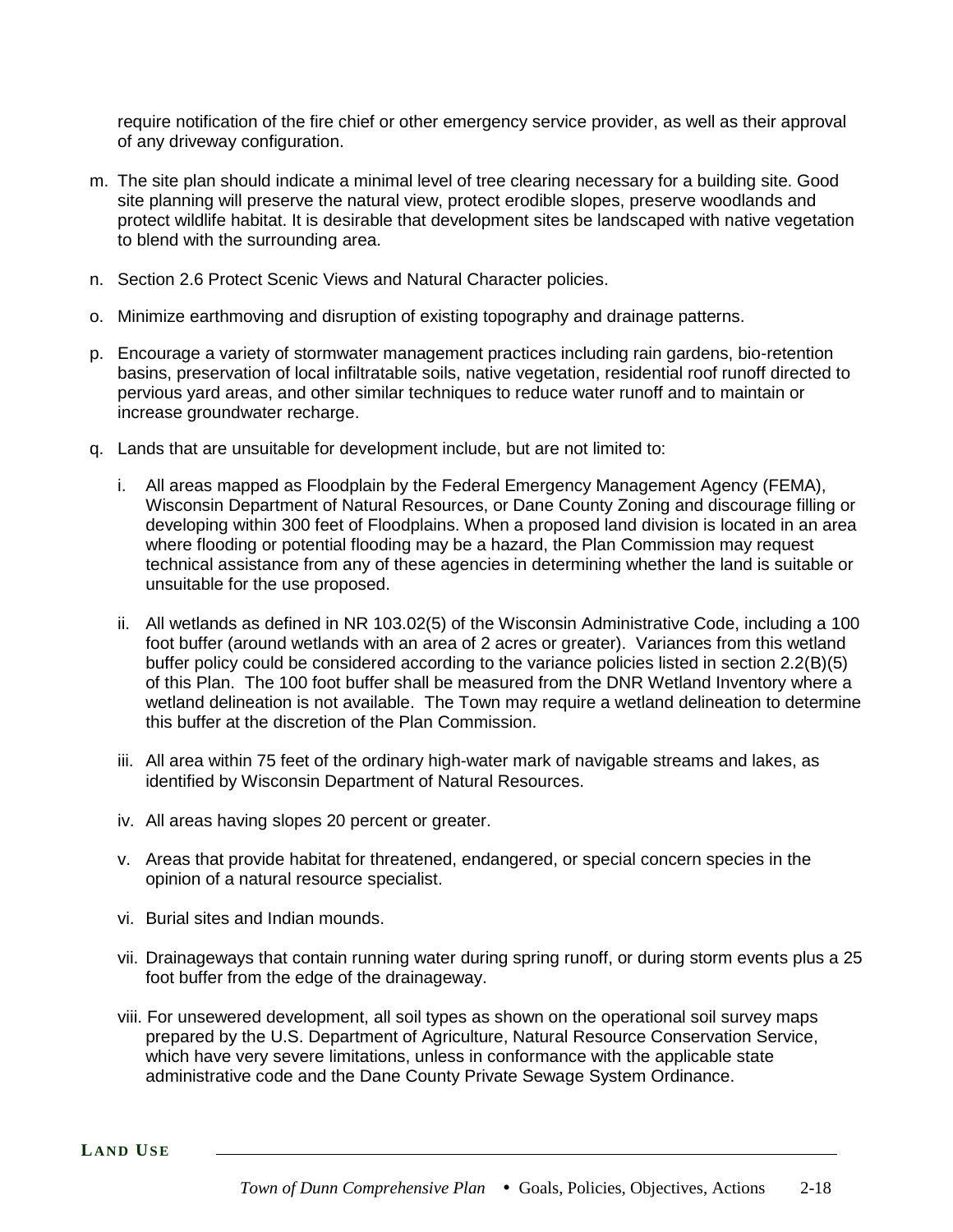- ix. Lands that are encumbered by a conservation easement which prohibits the land division or the type of development proposed.
- x. Areas of archeological, historical, or geological importance.
- xi. Lands within the Environmental and Cultural Resources Protection Area, as stated in the policies of 2.2(B) in the Comprehensive Plan.
- xii. Areas of parcels that are outside the LSA, when a portion of the parcel is within the LSA. If a parcel includes an area exceeding 5,000 square feet within the LSA, then development and structures requiring sanitary service must be located within the LSA portion of the property and must connect to sewer service.
- r. The Plan Commission, when applying the provisions of this section, shall recite the particular reasons upon which it bases its conclusion that the land is not suitable for a proposed use, and afford the land divider an opportunity to present evidence regarding such unsuitability if the land divider so desires. Thereafter, the Plan Commission may affirm, modify or withdraw its determination of unsuitability.
- s. The land divider shall provide all necessary maps, data, and information for determining suitability.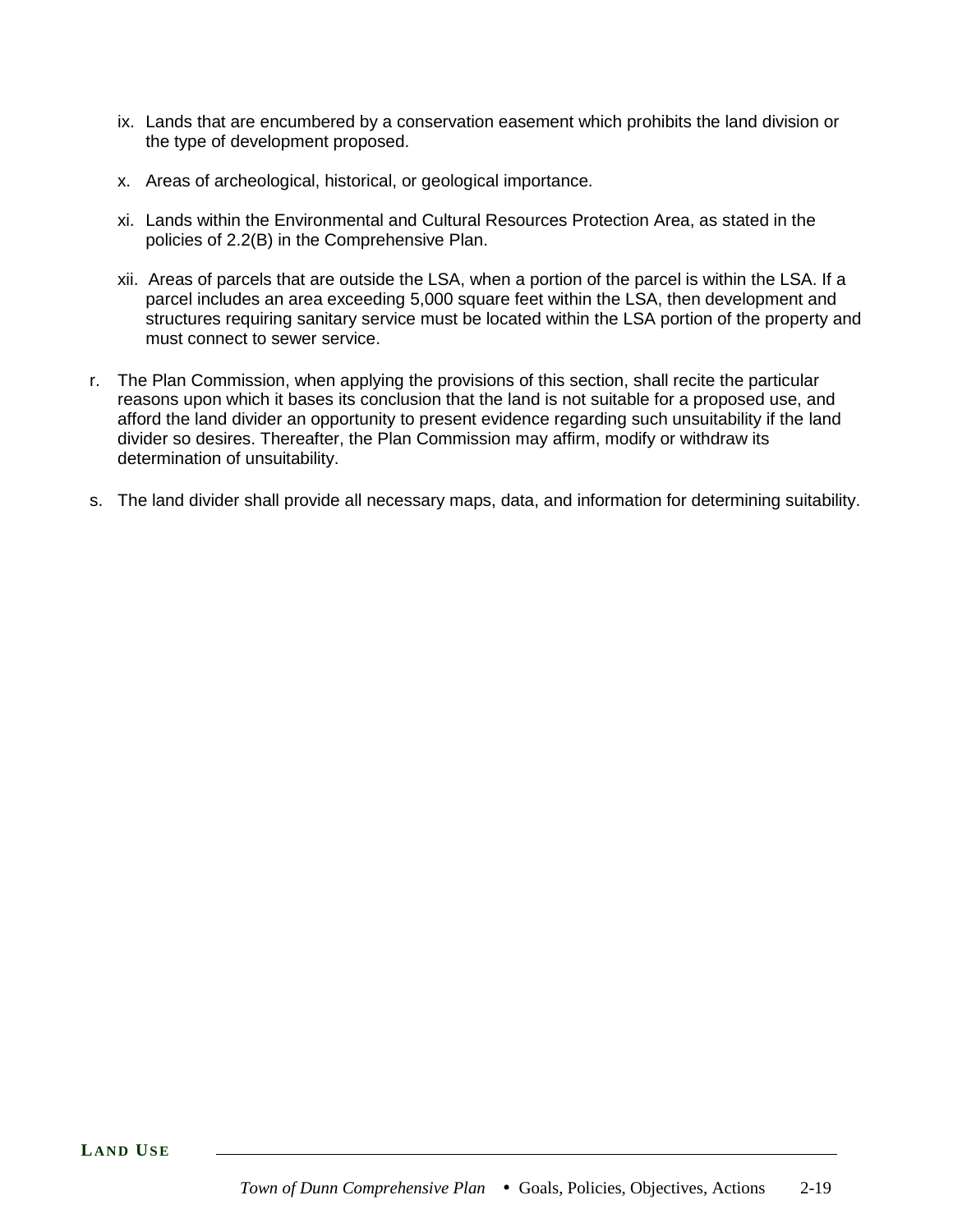### **2.4 Review Requirements for Rezoning Requests**

- a**.** The Town will support rezoning of land only to the following zoning districts if all provisions of this Plan, section 2.3 of this Plan, and the Future Land Use Map are addressed and satisfied:
	- Single Family Residential Districts SFR-08 and SFR-1
	- Two-Family Residential District TFR-08
	- Rural Residential Districts RR-1, RR-2, RR-4, RR-8, and RR-16
	- Farmland Preservation Districts FP-35 and FP-1
	- Rural Mixed-Use Districts RM-8 and RM-16
	- Farmland Preservation Business Districts FP-B
	- Limited Commercial District LC
	- Natural Resource Conservancy District NR-C
	- Historic Overlay District HD
	- General Commercial District GC according to the terms of paragraph d below.
	- Planned Unit Development PUD according the terms of paragraph e below.
- b. The Town will not support the rezoning of land to any other zoning district with the special exception of the Mixed Use areas. In these areas the Town will allow rezonings to accommodate the uses identified for each area. The Town should also support changes to the Dane County Zoning Ordinance that allow for mixed-use areas.
- c. Postage stamp rezones are allowed at the discretion of the Plan Commission. Postage stamp rezones must meet the siting standards listed in Section 2.3 and postage stamp rezones for LC are subject to the standards listed in Section 2.5. Postage stamp rezones are generally not allowed for residences.
- d. The Town requires that a minimal amount of farmland be rezoned when considering rezonings of agricultural land to nonagricultural uses. Areas to be considered for rezoning should be:
	- 1. Land which is inaccessible to the farm machinery needed to produce and harvest agricultural products.
	- 2. Land where development would not disturb or destroy any important natural features such as significant woodland areas, wetlands, steep slopes (20 percent or greater).
	- 3. Consistent with the adopted Future Land Use Map and related policies outlined in this Plan.
	- 4. Land with non prime agricultural soils or soils that are not well suited to agricultural production.
	- 5. Land located such that there would be no possible conflict with the surrounding agricultural uses.
	- 6. Land that would not cut up a field or place the house in the middle of a field.
- e. The Town will only support rezoning of land to GC if the following criteria are met:
	- 1. The parcel contains a marina determined to be operating in the Town of Dunn prior to September 1, 1979.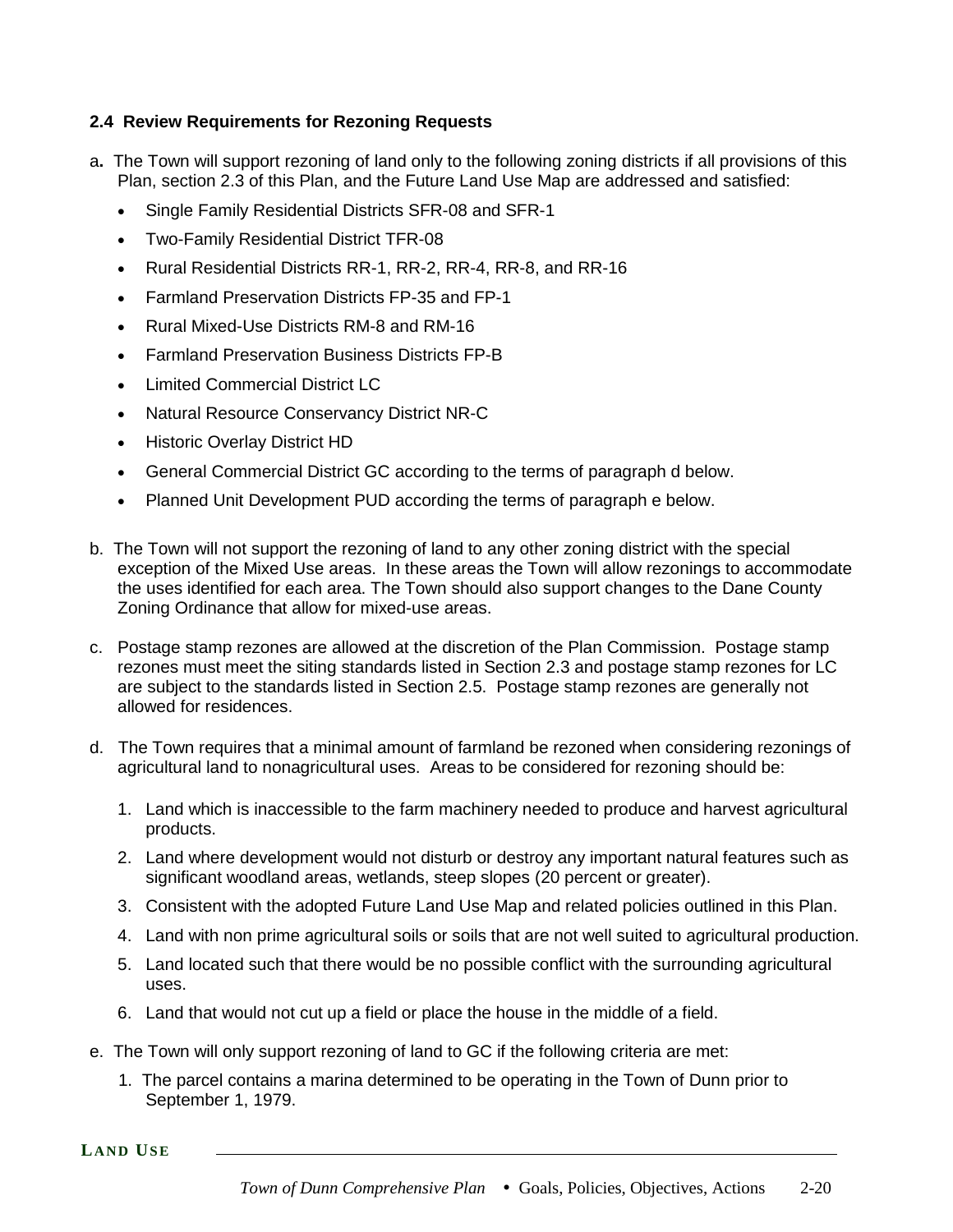- 2. The zoning change does not create an undue impact on surrounding properties and is consistent with the physical character of the surrounding area.
- 3. A deed restriction is created, allowing only marinas; sales of new and used watercraft and related equipment; snowmobiles and all terrain vehicles and related equipment; and repairs and service of watercraft, snowmobiles and all terrain vehicles; incidental retail sales; and outdoor watercraft storage.
- f. Planned Unit Development (PUD) is to be used only in limited circumstances for properties that have historically supported businesses and can support neighborhood-friendly, limited commercial uses. The PUD process gives the Town broad control over the specific uses, scale, design, and landscaping of the site. PUD may be appropriate for former business sites where a new business or commercial use would benefit the neighborhood. PUD may also be appropriate for former business sites where residential development is impossible or impractical.

The Town will support applications to the Planned Unit Development (PUD) district at its discretion and only if the following criteria are met:

- 1. The PUD is a redevelopment of a former or current business site existing on or after September 1, 1979.
- 2. There is neighborhood support of the PUD.
- 3. The scale of the proposed use, particularly the size of buildings, fits the character of the neighborhood
- 4. There is a community benefit, such as removal and/or replacement of dilapidated structures, or adaptive reuse of usable existing buildings,
- 5. There is a natural resources benefit, such as wetland or prairie restoration, or stormwater management improvement like rain gardens or ponds.
- 6. There is sufficient infrastructure to serve the new use, including but not limited to water, sewer, and roads. There is no public water provided in the Town and only certain areas are served by public sewer. Existing roads must be able to support the PUD.
- 7. Lighting for the proposed use must follow dark sky principles.
- 8. The design fits with the rural character of the Town.
- 9. The proposal must meet all applicable Town, County, State, and Federal regulations.

g. The Town strongly encourages that all properties that are less than 35 acres in size limit the number of livestock to one (1) animal unit for each full acre. Animal unit is defined in the Dane County Zoning Code.A deed restriction limiting the number of livestock to one (1) animal unit for each full acre shall be required for any requests to rezone to districts that allow for unlimited animal units.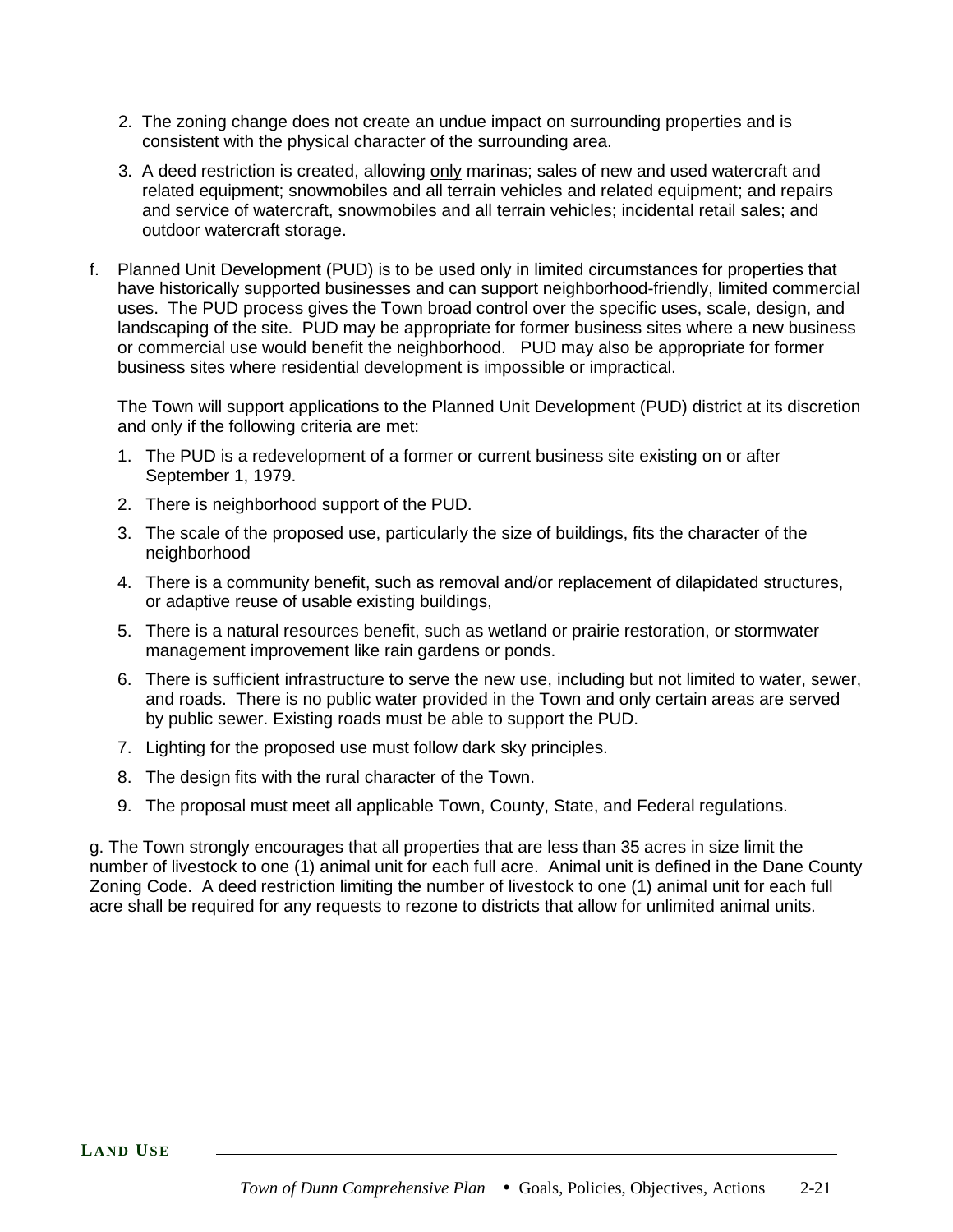# **2.5 Business Site Plan and Development Review**

- a. Prohibit the development of new industrial, commercial, manufacturing and business sites.
- b. Businesses permitted in the LC Limited Commercial zoning district are only allowed on lots that are not within a subdivision or other grouping of houses. Any proposed LC use must meet all of the following conditions and standards.
	- 1. A site plan shall be prepared and submitted to the Town Plan Commission for its approval. The site plan shall show all existing and proposed buildings, parking areas, landscaping, waste disposal areas and any existing and proposed screening and fencing.
	- 2. The name and width of the road(s) serving the business shall be shown on the site plan. If the business requires any special access improvements, these shall be shown on the site plan.
	- 3. A plan for storage and/or disposal of solid waste and hazardous materials used in the operation shall be submitted to the Town.
	- 4. Off-street parking shall be delineated on the site plan, in accordance with the Dane County Zoning Ordinance. No parking or storage of vehicles is permitted within the street right-of-way. The projected traffic levels and types of vehicles proposed to service or use the business shall also be delineated. Parking should be located behind the building or screened from the main road by vegetation.
	- 5. If the business is to operate at night, all outdoor lighting shall be designed so as not to create glare or shine directly on neighboring residences.
	- 6. Businesses requiring high amounts of water usage, large septic tanks or needing fire protection provided by a public system with hydrants should be directed to an urban service area in another municipality. The Town of Dunn does not intend to provide these services.
	- 7. Businesses shall satisfy the requirements of the Dane County Construction Site Erosion Control Ordinance, Chapter 14, Sec. 14.50-14.99. Stormwater runoff from a commercial development shall be no greater than what existed prior to development.
	- 8. Hours of operation shall be clearly stated
	- 9. Outside loudspeakers shall be prohibited.
	- 10. LC zoning will not be allowed within 500 feet of a neighboring residence.
	- 11. External lighting shall be restricted to safety lights at the entrance and exists of buildings.
	- 12. Require visual landscaping barriers to block views between LC area and neighboring residences.
	- 13. The number of on-site employees shall not exceed six.
	- 14. At the discretion of the Plan Commission, properties can be deed restricted to clearly state that the business is not open to the public. (If such a deed restriction is placed on the property, meetings with clientele must be conducted off-site).
	- 15. Business signage is limited to one sign on a building and signs shall not be illuminated.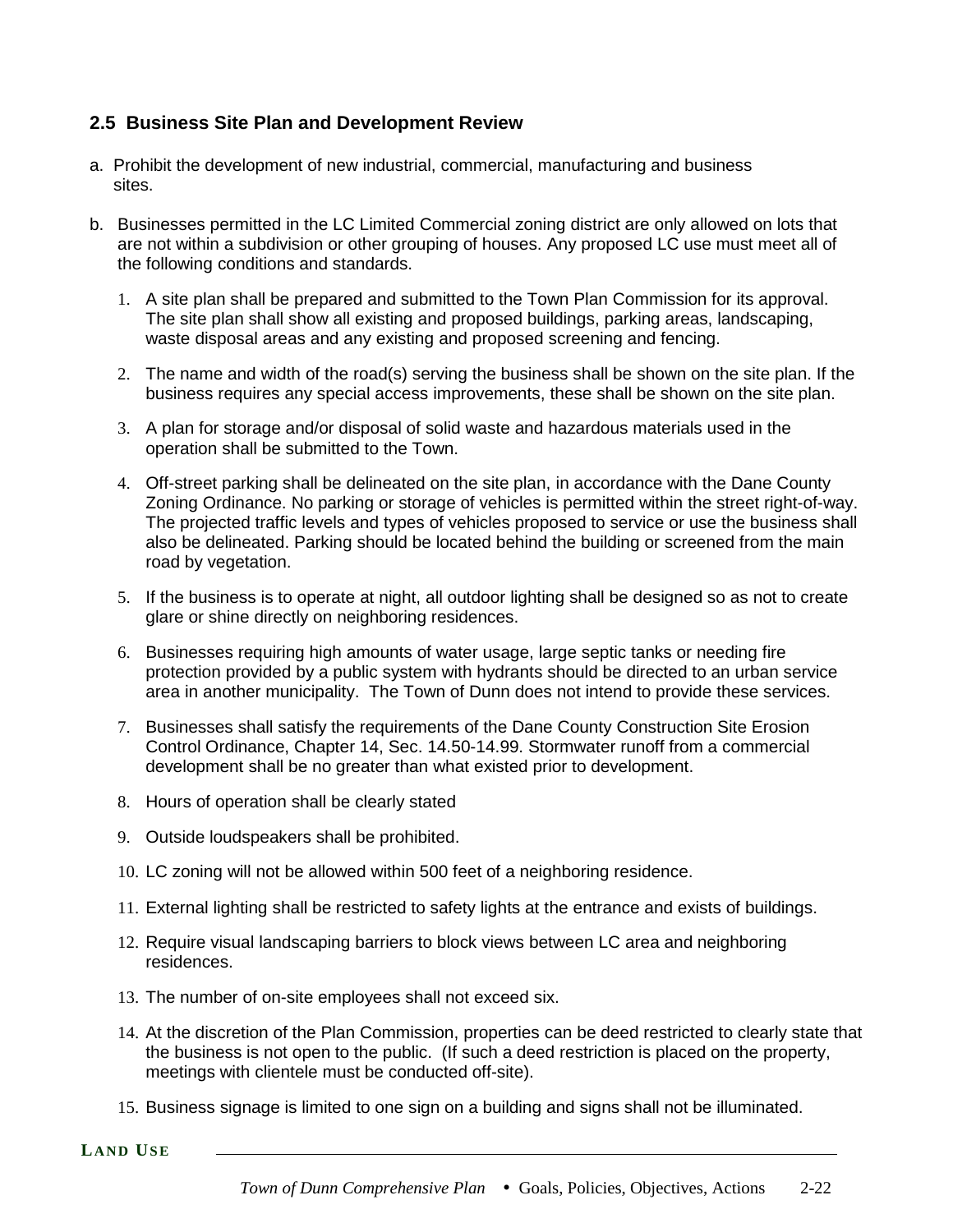c. The preceding standards will be reviewed and considered for GC zoning requests and other business proposals.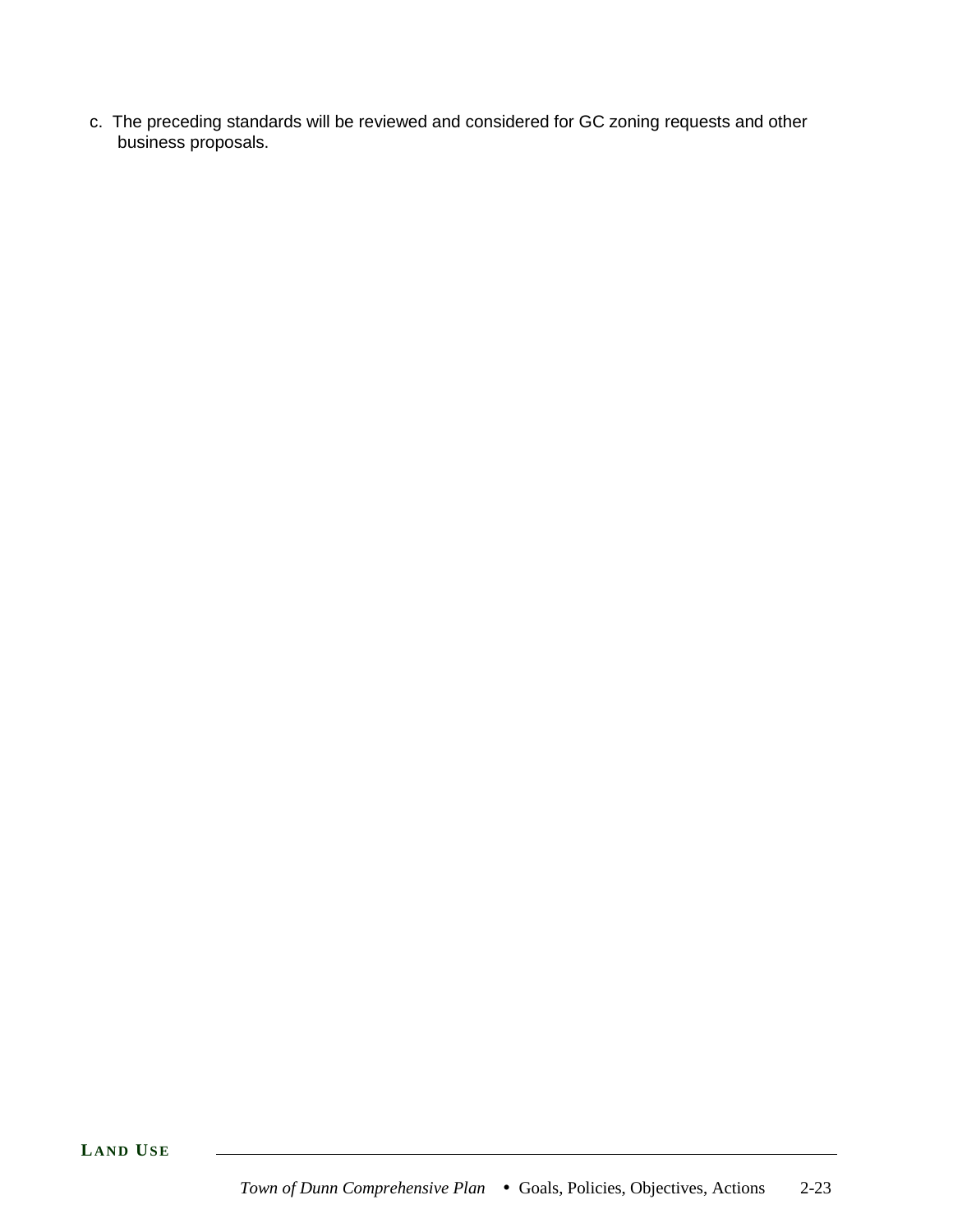# **2.6 Protect Scenic Views and Natural Character**

- a. Preserve viewsheds from within wetland areas and stream corridors which currently contain few signs of human development. Such areas include but are not limited to:
	- **Hook Lake Viewshed** in sections 28, 29, 32, and 33.
	- **Wetland Systems Viewshed** (adjacent to U.S. Fish and Wildlife Service and WDNR lands) in section 35.
	- **Waubesa Wetlands Viewshed** in section 7, 17, and 18.
	- **Grass Lake Viewshed** in sections 30 and 31.
	- **Lower Mud Lake Viewshed** in sections 10 and 11.
- b. Discourage building on hilltops where development would dominate the landscape, which spreads light further distances and impacts viewsheds. When possible, the peak of the roof line should be lower than the highest contour of the land.
- c. Where possible, require clustering of new development with existing development to limit new viewshed impacts.
- d. Any new development will be located such that it does not disturb scenic views or impact the Town's rural character. To the extent possible, encourage new communication towers and wind energy systems to locate in areas that minimize viewshed impacts.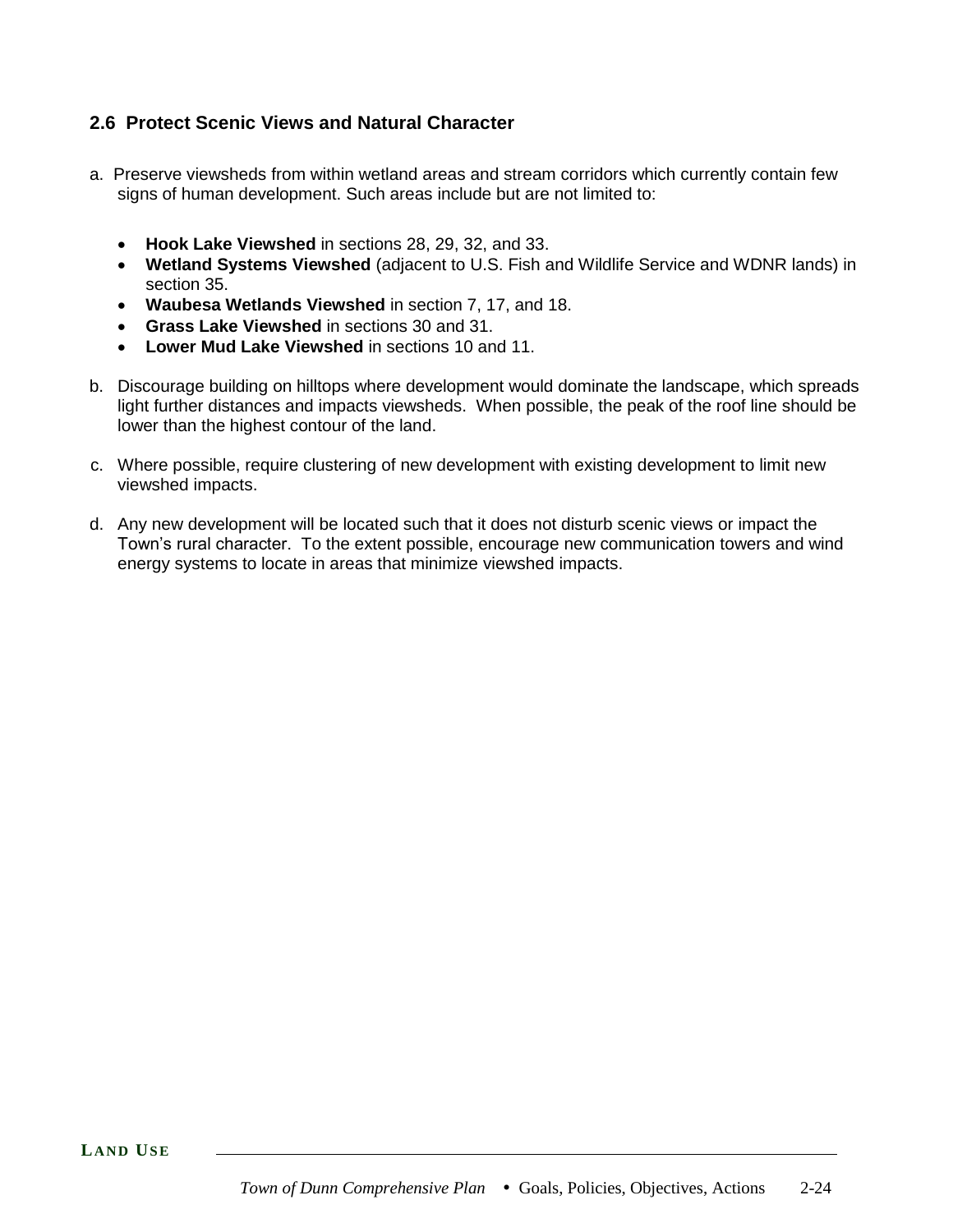# **2.7 Environmental Protection and Conservation Guidelines**

- a. When and where possible, restore the quality and continuity of degraded environmental areas, such as streams and wetlands.
- b. Continue to expand the Town's PDR program and explore other incentives and programs to compensate private property owners for the protection of agricultural and environmentally sensitive areas. The Town's PDR program has been designed to:
	- Permanently protect vulnerable lands and important resources;
	- Retain scenic views of open space, natural areas and farmland;
	- Preserve the quality of life and rural character of the Town; and
	- Limit the expansion of public services needed for residential and commercial development.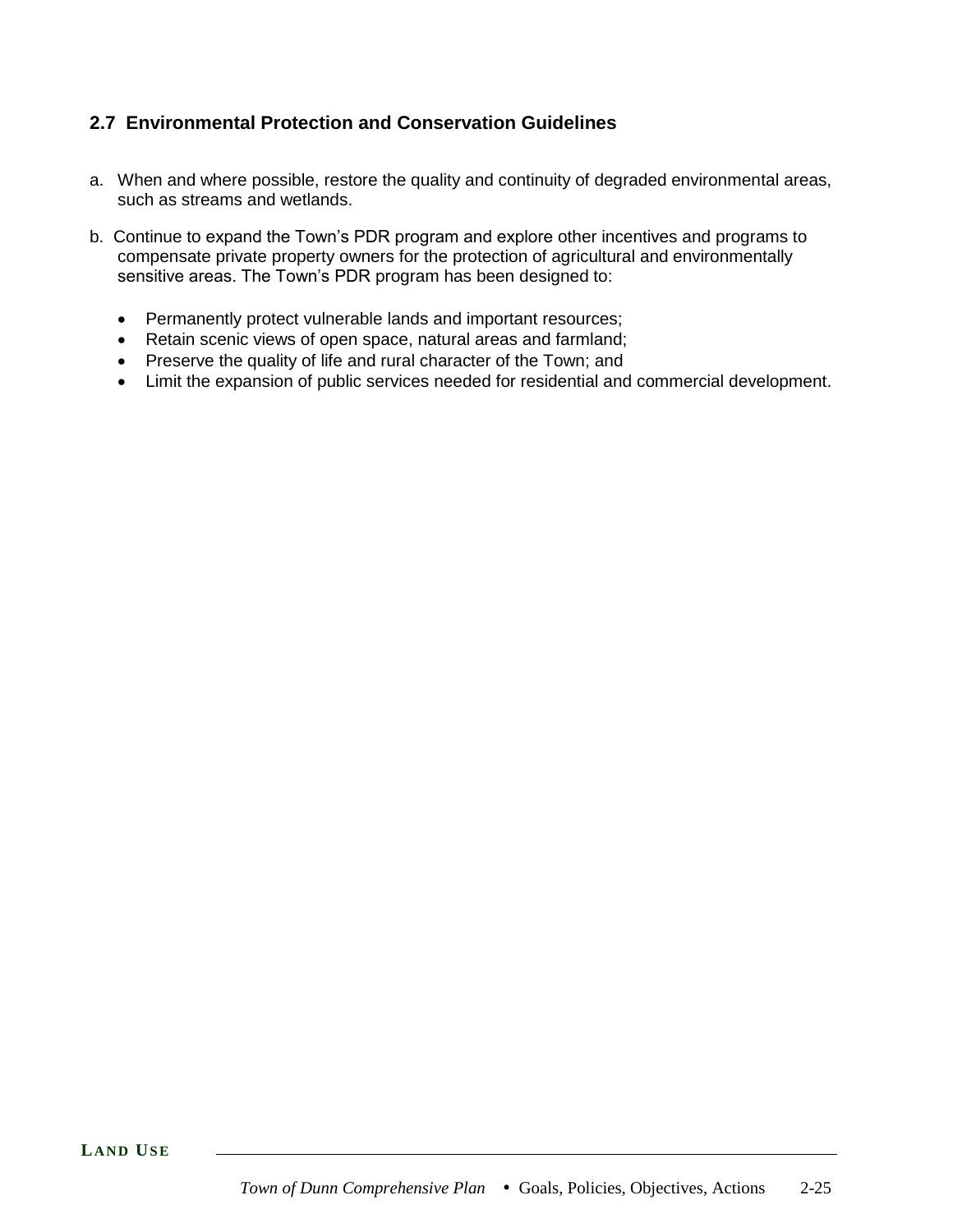# **2.8 Intergovernmental Land Use Planning**

- a. Encourage higher density developments to be located in cities and villages in areas that will not negatively impact the Town of Dunn (refer to the Intergovernmental Plan for additional actions for this objective).
- b. Work with neighboring communities and Dane County to promote growth in urban areas where it can be efficiently served by urban services.
- c. Create intergovernmental agreements to implement the Land Use Plan and Future Land Use Map.
- d. The Town should support a regional Transfer of Development Rights (TDR) program that would designate the Town of Dunn as a "sending" area, or area that would be protected from development. It should be noted that the Quam Drive Mixed Use area could possibly be designated as a "receiving" area, or area where carefully planned growth could occur.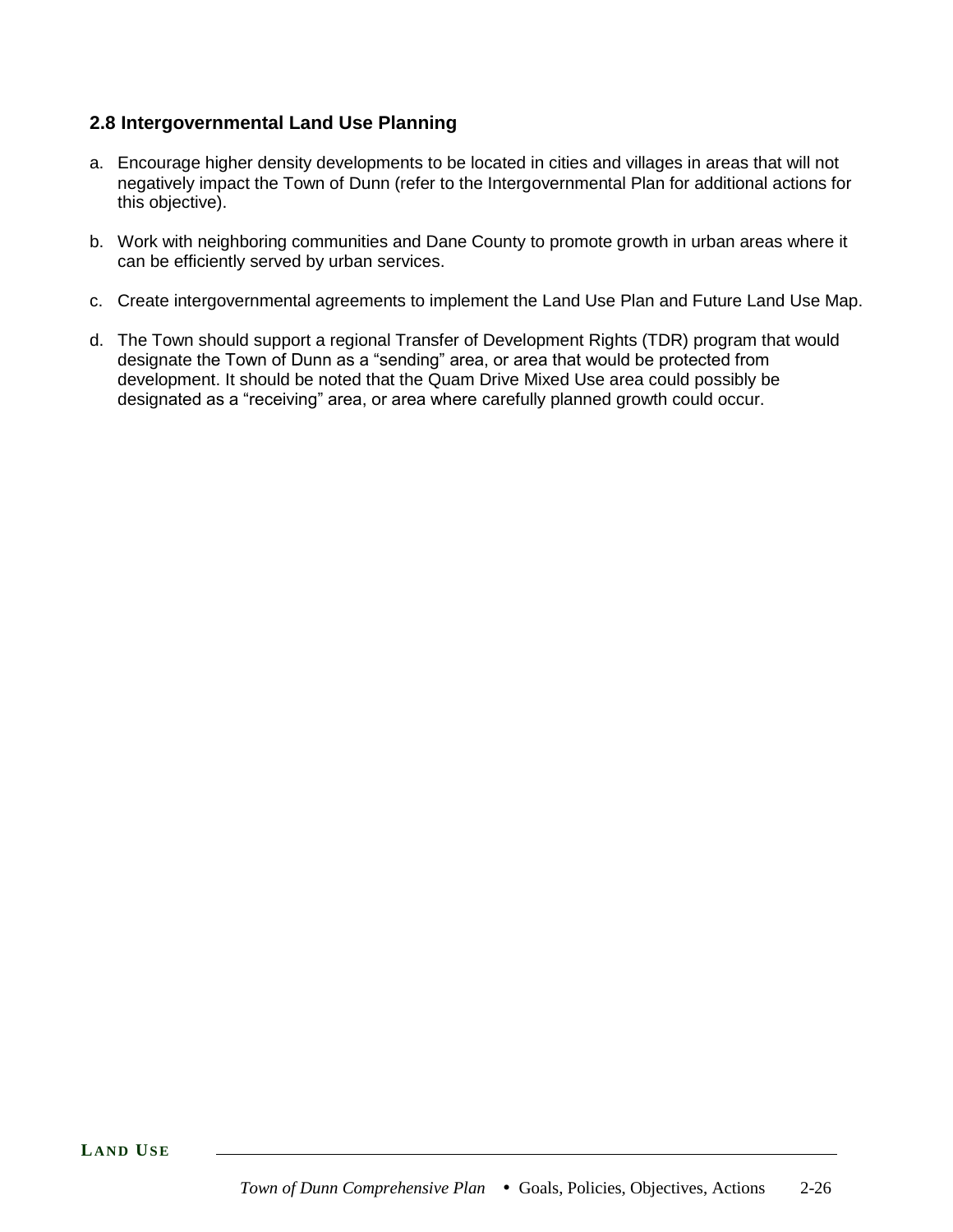# **2.9 Mineral Extraction**

The Town intends to participate in the rezoning and conditional use deliberation of any application for a new mineral extraction operation in coordination with Dane County. Therefore, all materials submitted to the County Zoning Administrator must also be submitted by the applicant to the Town Plan Commission. The following mineral extraction policies will be used by the Town Plan Commission in reviewing all mineral extraction applications:

- a. A detailed mineral extraction operation plan will be submitted to the Plan Commission and will include the following:
	- 1) A site map showing the areas to be mined, all access roads, all rights-of-way, all structures, and all utilities, within 1/4 mile of the property lines of the site.
	- 2) Information about the site, including the zoning district of the site and all adjoining and adjacent parcels.
	- 3) A description of the mineral extraction activities, including methods and procedures to be used.
	- 4) The hours of operation, and whether or not blasting will be conducted on site.
	- 5) How the operator intends to limit the noise exposure to adjoining and adjacent residents.
	- 6) A timetable for completion of various stages of the nonmetallic mining.
- b. All mineral extraction areas shall be surrounded by a fence that shall be no less than 10 feet from the top edge of a slope of the mineral extraction operation. The fence shall be posted with "Warning" signs. A gate shall be erected across all access roads, which shall be kept closed and locked whenever there is no authorized activity being conducted on the site.
- c. All mineral extraction sites shall be reclaimed so that all final slopes shall have the topsoil that was removed or disturbed, or replaced with soil at least as adequate as the topsoil that was removed, for the purpose of providing adequate vegetative cover, and stabilization of soil conditions.
- d. Excavations made to a water-producing depth shall be filled to not less than three (3) feet above the water level, measured at the high-water mark.
- e. All applicants must follow the Ordinance #11-21 Regulating Blasting within the Town of Dunn.
- f. The applicant shall submit proof that any proposed blasting is within the limitations set by the Wisconsin Department of Commerce and the Town of Dunn Blasting Ordinance. Also, the applicant must provide a process to review claims of structural damage to neighboring uses and ways to compensate landowners for any damages. This process must be approved by the Town.
- g. In addition, the applicant must submit evidence that all applicable regulations of the Wisconsin Department of Commerce, Wisconsin Department of Natural Resources, and the U.S. Department of Labor's Mine Safety and Health Administration and Occupational Safety and Health Administration have been met.
- h. The conditional use shall conform to all applicable regulations of the district in which it is located. This limits other uses beyond the mineral extraction, such as hot blacktop mix and ready-mix concrete operations which would require separate permits. It also relates to certain uses which are allowed only in other zoning districts, such as commercial truck repair or sales.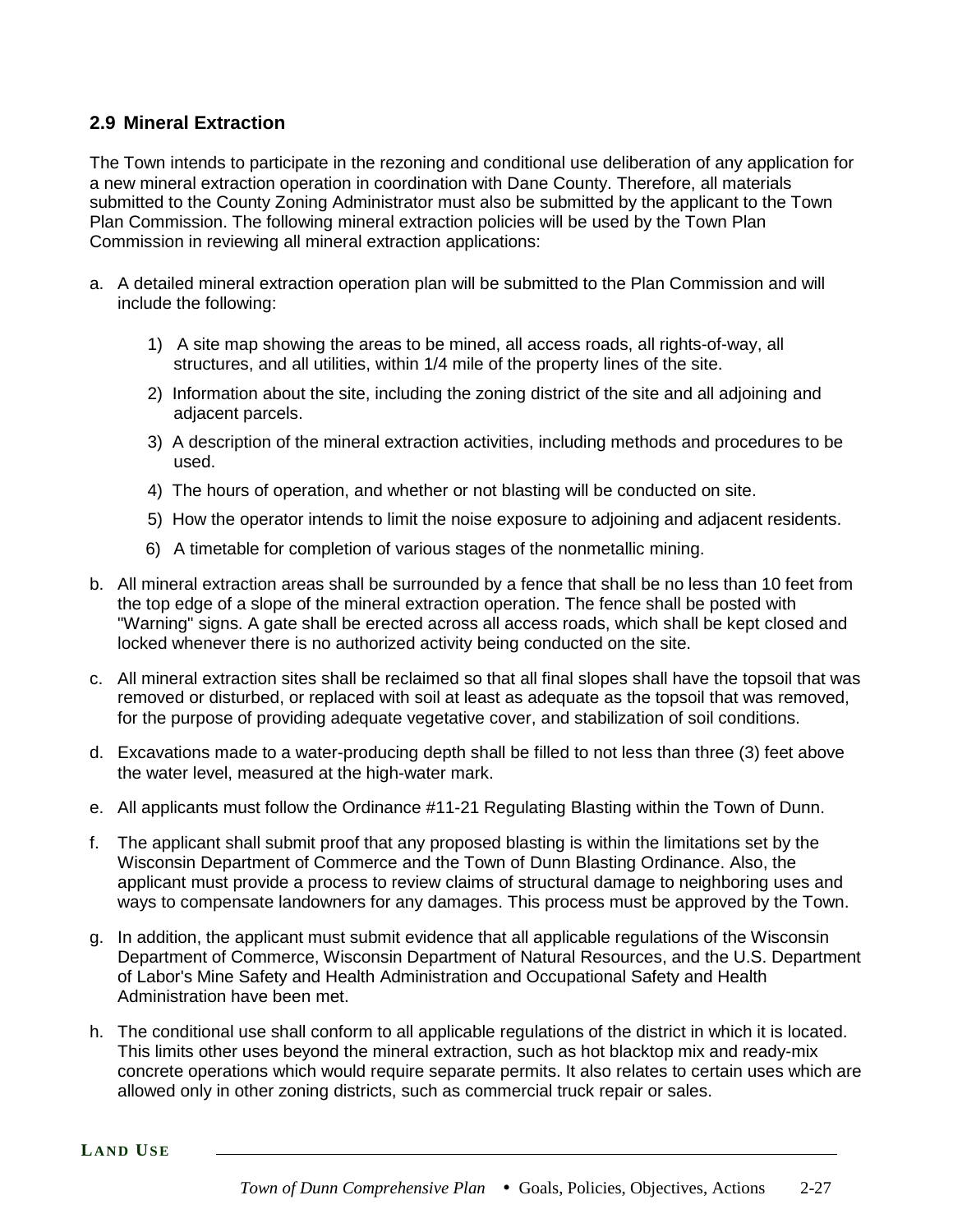# **2.10 Involving the Town in Land Use Decisions**

- a. All neighbors within a minimum of 300 feet of a proposed rezoning or request for development of a lot shall be notified of the Public Hearing at which the proposal will be discussed.
- b. The Town requires notification of any lot line adjustment between adjacent property owners. Lot line adjustments by Certified Survey Map must be approved by the Town of Dunn Plan Commission.
- c. The Plan Commission shall not hold more than two (2) pre-application meetings in a 12 month period with an applicant to discuss land use changes to a specific parcel. The Plan Commission may update this policy as needed.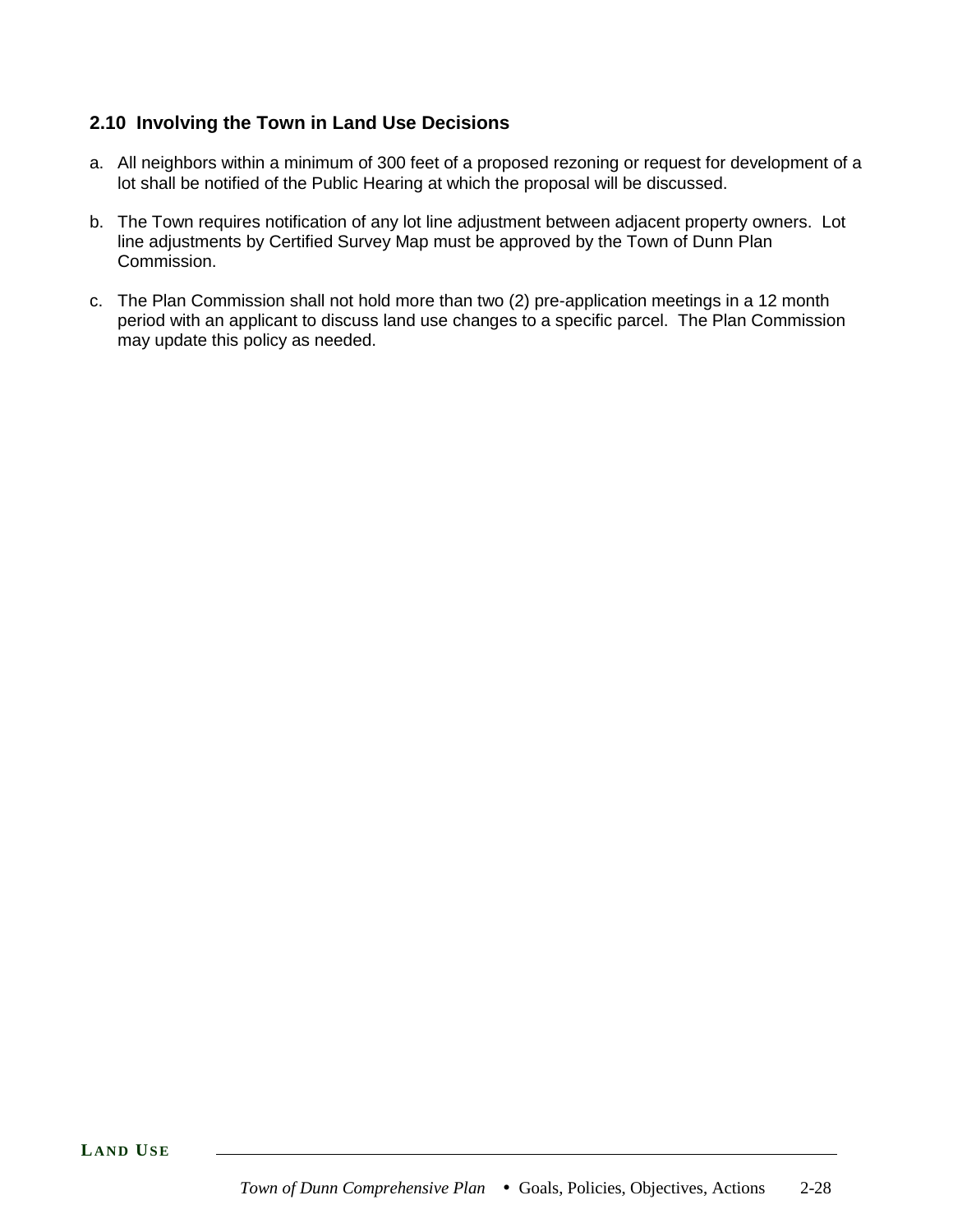# **2.11 Variances and Exceptions**

Variances will be reviewed on a case-by-case basis. Variances may be approved, without a formal plan amendment if:

- a. The proposed change is an administrative function needed to allow an existing use to continue operations and the Town Board finds the use to be existing prior to September 1, 1979 and/or,
- b. The proposed change involves a land sale to a government, quasi-government, or non-profit agency for the purpose of environmental protection, open space preservation or farmland preservation.

Variances will not be granted if the proposal would:

- a. Result in new residences or businesses.
- b. Conflict with existing agricultural operations.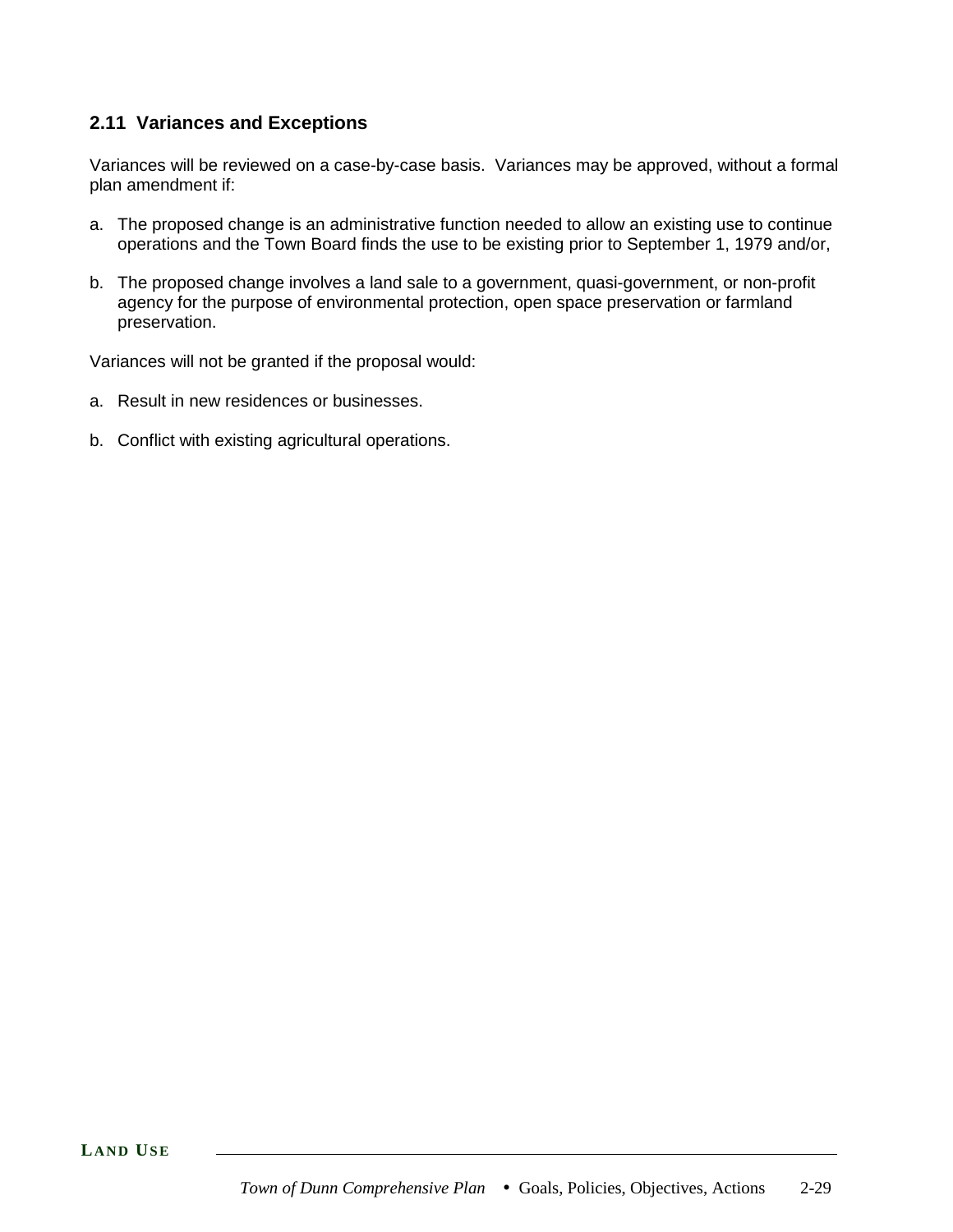# **2.12 Requirements for Conditional Use Permit Requests**

The Town will review conditional uses in each district to determine if all provisions of the Land Use Plan and the Future Land Use Map are addressed and met including, but not limited to consideration of the following factors:

- a. Consistency with the Town Comprehensive Plan
- b. Whether the use is complementary with adjoining properties.
- c. Compatibility with existing or permitted use on adjacent lands.

d. Impacts of noise, dust, lights, odor, contamination, parking, traffic, and other changes related to the use on public safety and rural character of the Town

e. The productivity of the lands involved.

f. The location of the proposed use so as to reduce to a minimum the amount of productive agricultural land converted.

g. The need for public services created by the proposed use.

h. The availability of adequate public services and the ability of affected local units of government to provide them without an unreasonable burden.

i. The effect of the proposed use on water or air pollution, soil erosion and rare or irreplaceable natural resources.

The Town has reviewed the conditional uses listed in the Dane County zoning ordinance in light of the goals, objectives, and policies found in this plan. The conditional uses listed below represent those that, based upon their nature and well-known or anticipated impacts, the Town believes could be reasonably consistent with this plan. All applications will be evaluated to determine compliance with the standards detailed in Dane County Ordinance 10.255(2)(h). A site plan per section 2.3 and/or 2.5 will be required.

### *NR-C Natural Resource Conservation Zoning District*

- Establishment and development of public parks, private parks, recreational areas, boat access sites, outdoor education areas, historic areas, wildlife refuges, game preserves, and private wildlife habitat areas
- Soil conservation, shoreland, wetland and ecological restoration practices not listed as a permitted use
- Construction and maintenance of roads, railroads, or utilities which cannot practically be located outside of the NR-C district

### *RE Recreational Zoning District*

- Campgrounds
- Caretaker's residence

### *FP-1 Small-lot Farmland Preservation Zoning District*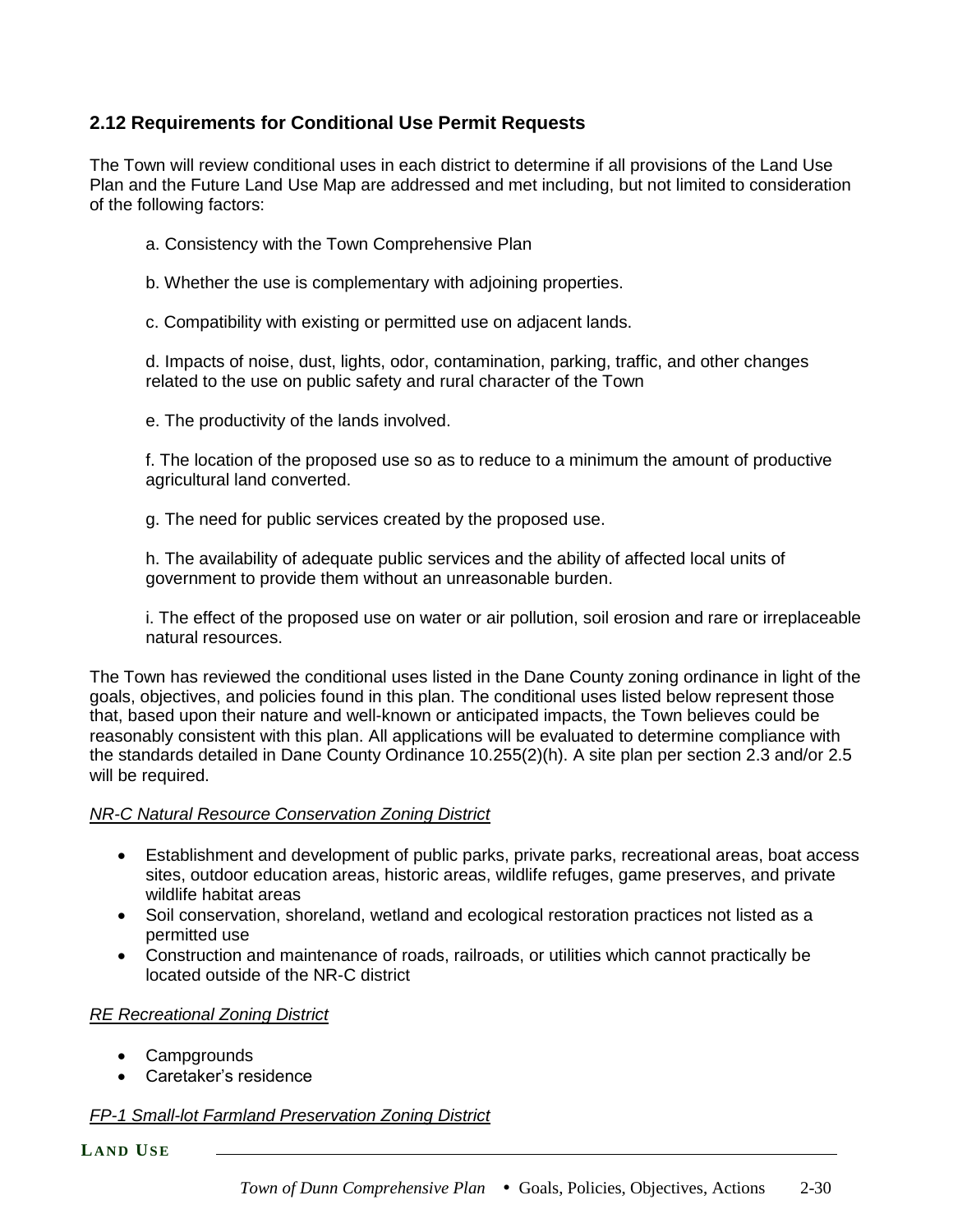- Agricultural accessory use
	- o Agricultural entertainment
	- o Limited farm business
	- $\circ$  Farm related exhibitions, sales, or events not exceeding 10 days/year
	- $\circ$  Sale of agricultural and dairy products not produced on the premises
	- o Incidental sale of non-alcoholic beverages and snacks
	- o Sanitary facilities in an agricultural accessory building
- Transportation, communication, pipeline, electric transmission, utility, or drainage uses not required by law

### *FP-35 General Farmland Preservation Zoning District*

The Department of Agriculture, Trade and Consumer Protection must be notified prior to the approval of any conditional use permit in this district.

- Agricultural accessory uses:
	- o Agricultural entertainment, over 10 days/year
	- o Farm related exhibitions, sales or events, over 10 days/year
	- o Farm Residence, subject to 10.103(11)
	- o Attached accessory dwelling units associated with a farm residence
	- o Limited Farm Business, subject to 10.103(13)
	- $\circ$  Sale of agricultural and dairy products not produced on the premise
	- o Incidental sale of non-alcoholic beverages and snacks
	- o Secondary farm residence *(according to 2.2(3), a secondary farm residence is only permissible if it complies with the Town's land division allocation policy).*
- Transportation, communication, pipeline, electric transmission, utility, or drainage uses not required by law
- Non-metallic mineral extraction

### *FP-B Farmland Preservation – Business*

- Agricultural accessory uses:
	- o Agricultural entertainment, over 10 days/year
	- o Farm related exhibitions, sales or events, over 10 days/year
	- o Farm Residence, subject to 10.103(11)
	- o Attached accessory dwelling units associated with a farm residence *(if the property is 2 acres or greater in size)*
	- o Limited Farm Business, subject to 10.103(13)
	- $\circ$  Sale of agricultural and dairy products not produced on the premise
	- o Incidental sale of non-alcoholic beverages and snacks
- Agricultural accessory uses:
	- $\circ$  Commercial animal boarding for farm animals, and not including domestic pets
- Transportation, communication, pipeline, electric transmission, utility, or drainage uses not required by law
- Non-metallic mineral extraction

# *AT-35 Agriculture Transition, 35 acres Zoning District*

- Agricultural accessory uses:
	- o Agricultural entertainment, over 10 days/year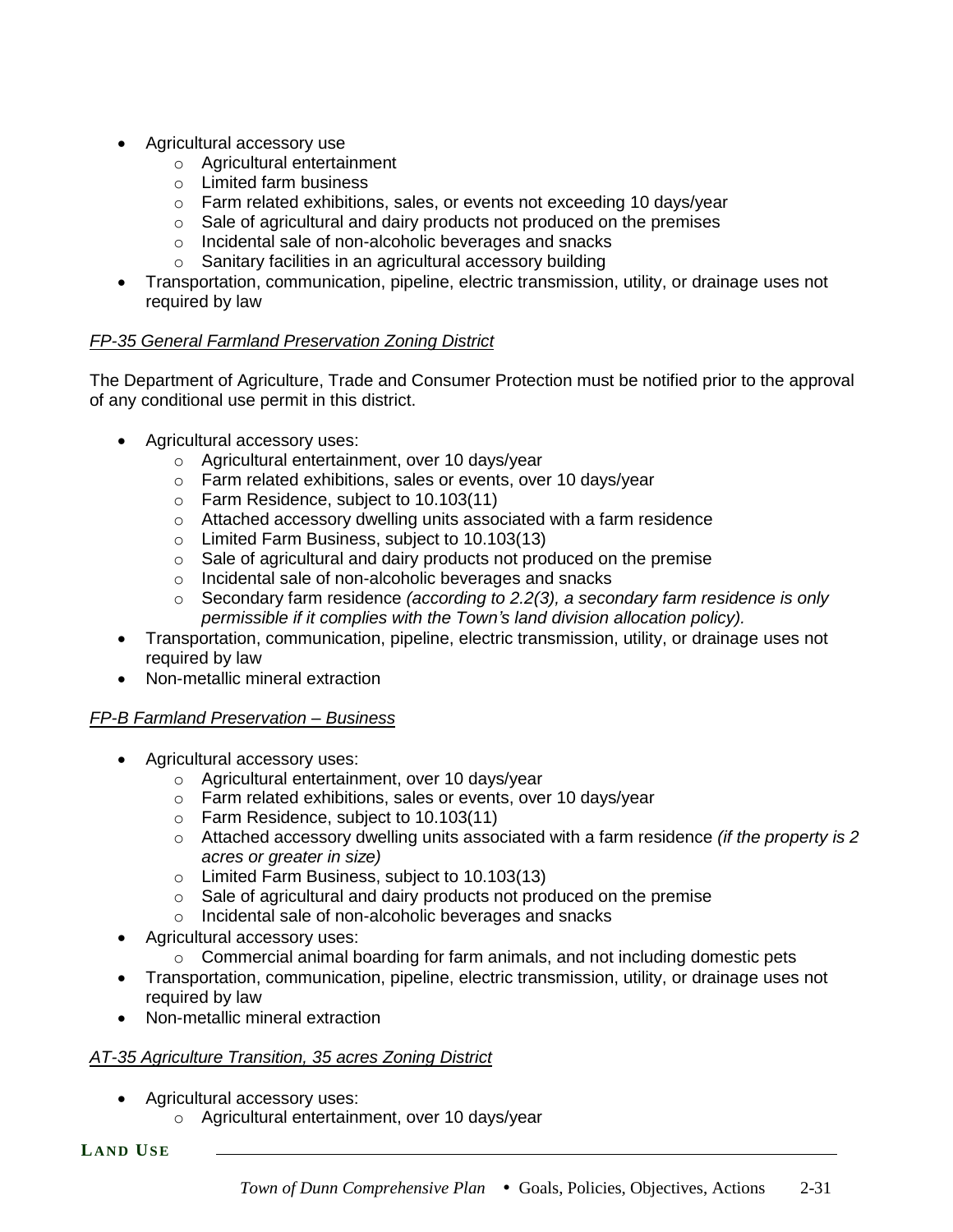- $\circ$  Attached accessory dwelling units associated with a farm residence
- o Farm related exhibitions, sales or events, over 10 days/year
- o Farm Residence, subject to 10.103(11)
- o Limited Farm Business, subject to 10.103(13)
- $\circ$  Sale of agricultural and dairy products not produced on the premise and incidental sale of non-alcoholic beverages and snacks
- Transportation, communication, pipeline, electric transmission, utility, or drainage uses not required by law
- Non-metallic mineral extraction

### *RM-8 Rural Mixed-Use, 8-16 acres Zoning District*

- Agricultural entertainment activities occurring 10 days/year or more
- Attached accessory dwelling units
- Farm related exhibitions, sales or events exceeding 5 days a year
- Governmental, institutional, religious, or nonprofit community uses
- Large animal boarding
- Limited family business
- Property maintenance sheds (600 sq. ft. or less)
- Sanitary facilities in agricultural accessory buildings
- Tourist or transient lodging
- Transportation, communications, pipeline, electric transmission, utility, or drainage uses, not required by law

### *RM-16 Rural Mixed-Use, 16-35 acres Zoning District*

- Agricultural entertainment activities occurring over 10 days/year
- Attached accessory dwelling units
- Farm related exhibitions, sales or events exceeding 5 days a year
- Governmental, institutional, religious, or nonprofit community uses
- Large animal boarding
- Limited family business
- Mineral extraction
- Sanitary facilities in agricultural accessory buildings
- Tourist or transient lodging
- Transportation, communications, pipeline, electric transmission, utility, or drainage uses, not required by law

# *RR-1 Rural Residential, 1 to 2 acres Zoning District*

- Limited family business
- Day Care Centers
- Governmental or religious uses
- Transient or Tourist Lodging
- Transportation, communication, pipeline, electric transmission, utility, or drainage uses, not listed as a permitted use

### *RR-2 Rural Residential, 2 to 4 acres Zoning District*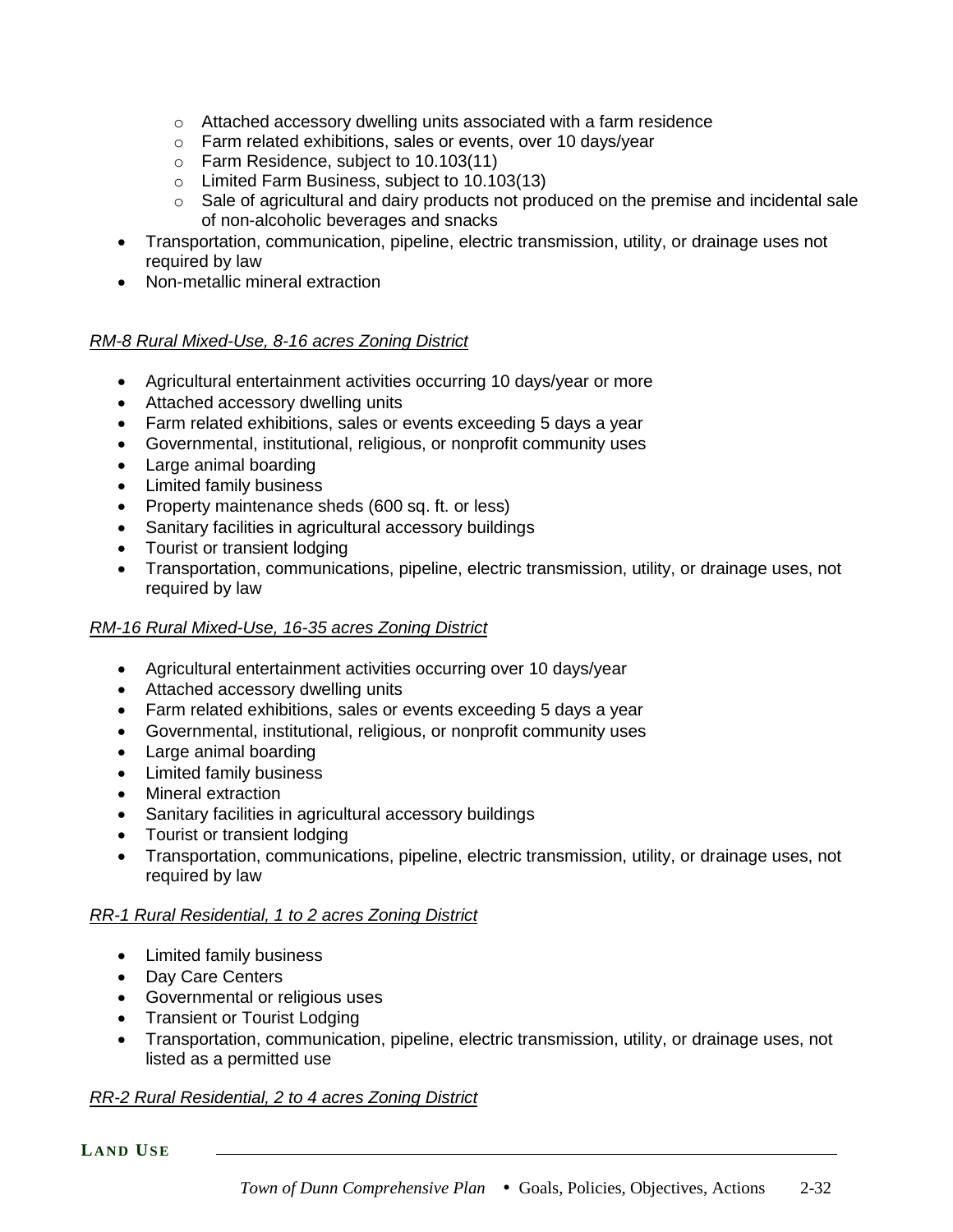- Animal use exceeding one animal unit per acre
- Limited family business
- Attached accessory dwelling units
- Day Care Centers
- Governmental, institutional, religious, or nonprofit community uses
- Transient or Tourist Lodging
- Transportation, communication, pipeline, electric transmission, utility, or drainage uses, not listed as a permitted use

#### *RR-4 Rural Residential, 4 to 8 acres Zoning District*

- Attached accessory dwelling units
- Animal use exceeding one animal unit per acre
- Limited family business
- Day Care Centers
- Governmental, institutional, religious, or nonprofit community uses
- Transient or Tourist Lodging
- Transportation, communication, pipeline, electric transmission, utility, or drainage uses, not listed as a permitted use

#### *RR-8 Rural Residential, 8 to 16 acres Zoning District*

- Attached accessory dwelling units
- Animal use exceeding one animal unit per acre
- Limited family business
- Day Care Centers
- Governmental, institutional, religious, or nonprofit community uses
- Property management sheds
- Transient or Tourist Lodging
- Transportation, communication, pipeline, electric transmission, utility, or drainage uses, not listed as a permitted use

#### *RR-16 Rural Residential, 16 to 35 acres Zoning District*

- Attached accessory dwelling units
- Animal use exceeding one animal unit per acre
- Limited family business
- Day Care Centers
- Governmental, institutional, religious, or nonprofit community uses
- Property management sheds
- Transient or Tourist Lodging
- Transportation, communication, pipeline, electric transmission, utility, or drainage uses, not listed as a permitted use

#### *SFR-08 Single-Family Residential, small lots Zoning District*

- Governmental uses
- Religious uses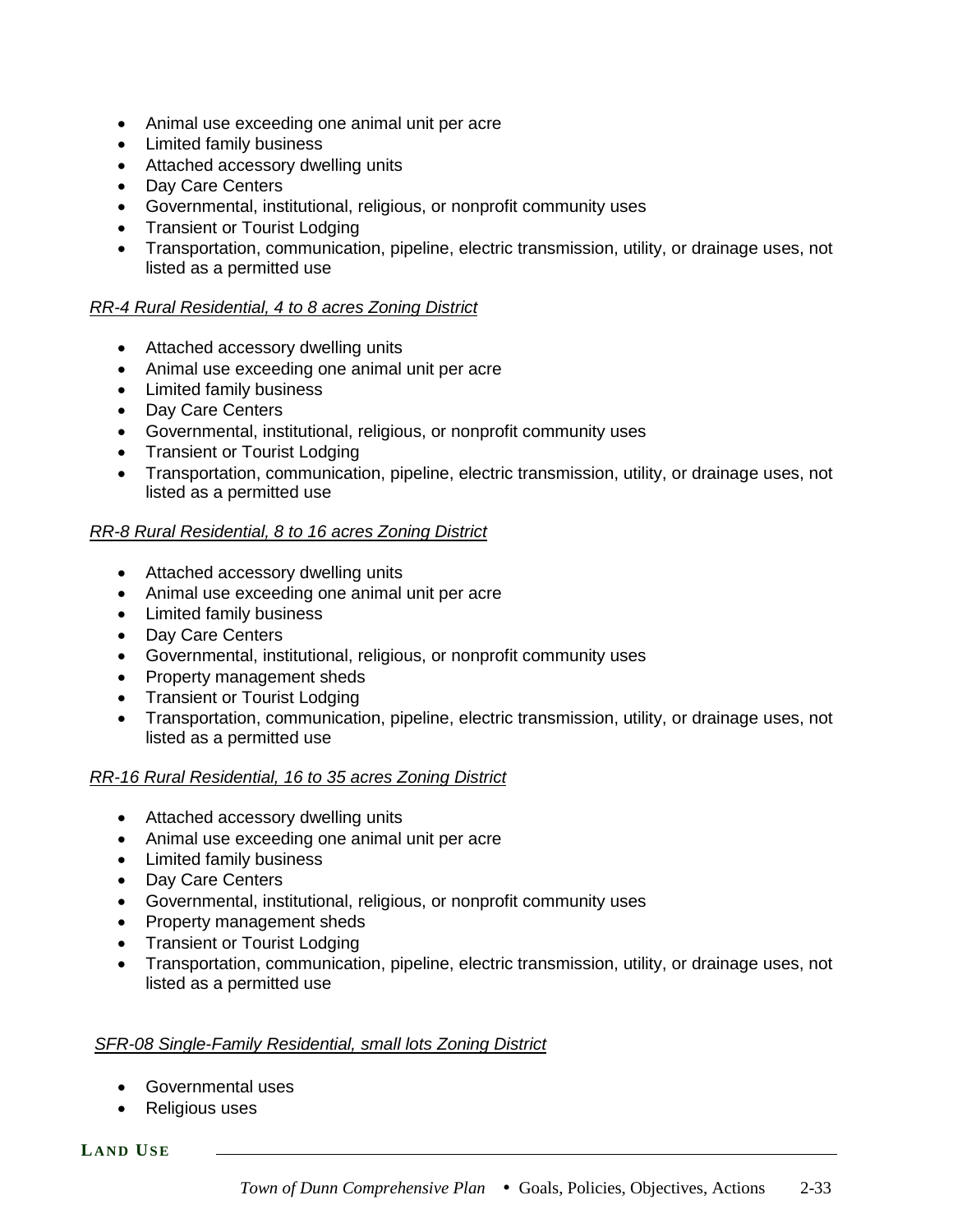• Transportation, utility, communications, pipeline, electric transmission, utility, or drainage uses

### *SFR-1 Single-Family Residential, 1 to 2 acres Zoning District*

- Governmental uses
- Religious uses
- Transient or tourist lodging
- Transportation, utility, communications, pipeline, electric transmission, utility, or drainage uses

### *SFR-2 Single-Family Residential, 2 to 4 acres Zoning District*

- Attached accessory dwelling units
- Day care centers
- Governmental uses
- Institutional uses
- Religious uses
- Nonprofit community uses
- Transient or tourist lodging
- Transportation, utility, communications, pipeline, electric transmission, utility, or drainage uses

### *TFR-08 Two-Family Residential Zoning District*

- Governmental uses
- Religious uses
- Transportation, utility, communications, pipeline, electric transmission, utility, or drainage uses

### *MFR-08 Multi-Family Residential Zoning District*

- Governmental uses
- Religious uses
- Transportation, utility, communications, pipeline, electric transmission, utility, or drainage uses

### *LC Limited Commercial Zoning District*

- Contractor, landscaping or building trade operations
- Incidental parking for employees
- Indoor storage and repair
- Incidental indoor maintenance
- Utility services associated with a permitted use
- Undeveloped natural resource and open space areas
- Agricultural and agricultural accessory uses (livestock not permitted)
- Transportation, utility or communication use required by law

### *GC General Commercial Zoning District*

- Contractor, landscaping or building trades operation
- Communication towers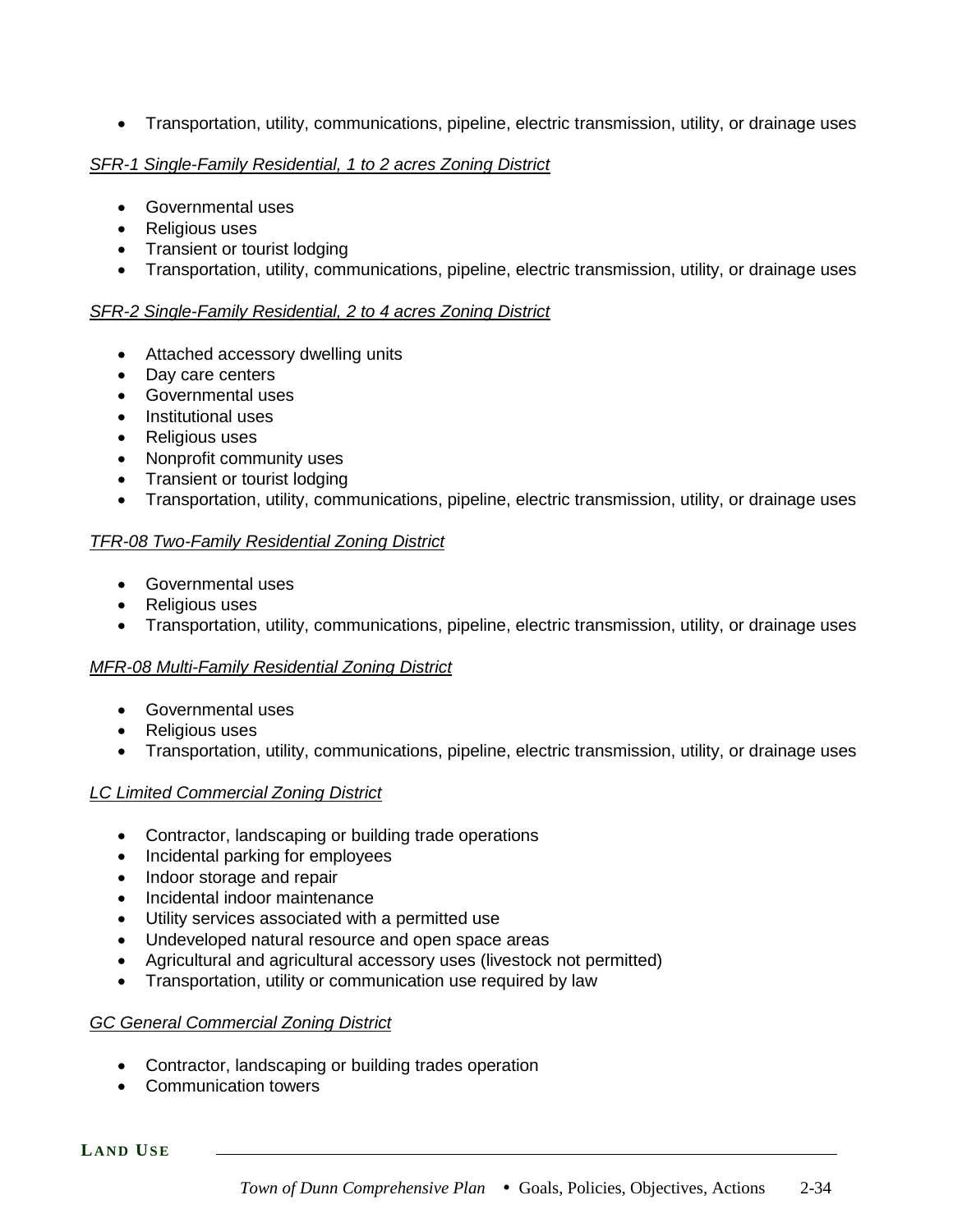• Transportation, communication, pipeline, electric transmission, utility, or drainage uses not required by law

### *HC Heavy Commercial Zoning District*

- Communication towers
- Transportation, communication, pipeline, electric transmission, utility, or drainage uses not required by law

### *RI Rural Industry Zoning District*

- Communication towers
- Mineral extraction operations
- Transportation, communications, pipeline, electric transmission, utility, or drainage uses, not required by law

### *MI Manufacturing and Industrial Zoning District*

- Communication towers
- Mineral extraction operations
- Transportation, communications, pipeline, electric transmission, utility, or drainage uses, not required by law

### *UTR Utility, Transportation and Right-of-Way Zoning District*

- Transportation, utility, communication or other similar uses, not required by law
- Storage structures, not to exceed 250 square feet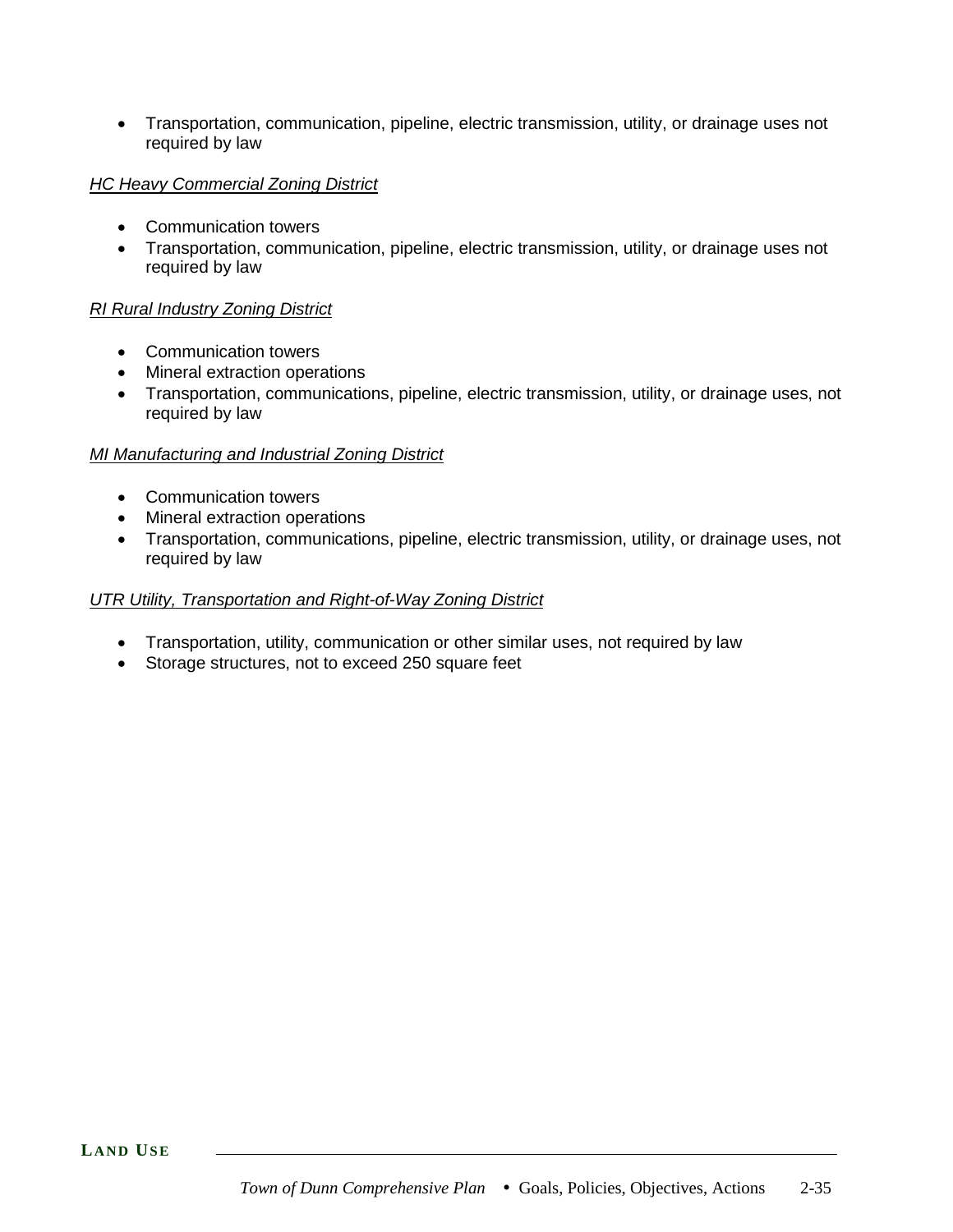# *Conditional Use Permit Conditions*

The following conditions may be required for any Conditional Use Permit approval based on the intensity of the proposed use. Any, or all of these conditions may be considered by the Town. This list is not exhaustive and additional conditions may be placed on any Conditional Use Permit. Additionally, conditions for Conditional Use Permits within 500 feet of a neighboring residence may be applied to Conditional Use Permits that are more than 500 feet from a neighboring residence.

|                                                                                                 | <b>Conditional Use Permit limited to</b><br><b>Indoors</b>                                                                                                                                                                             |                                                                                                                                                                                                                           | <b>Conditional Use Permit Includes</b><br><b>Outdoor Use</b>                                                                                                                                                                                                                                 |                                                                                                                                                                                                                                                                                              |
|-------------------------------------------------------------------------------------------------|----------------------------------------------------------------------------------------------------------------------------------------------------------------------------------------------------------------------------------------|---------------------------------------------------------------------------------------------------------------------------------------------------------------------------------------------------------------------------|----------------------------------------------------------------------------------------------------------------------------------------------------------------------------------------------------------------------------------------------------------------------------------------------|----------------------------------------------------------------------------------------------------------------------------------------------------------------------------------------------------------------------------------------------------------------------------------------------|
|                                                                                                 | Within 500 feet<br>of a neighboring<br>residence                                                                                                                                                                                       | More than 500<br>feet from a<br>neighboring<br>residence                                                                                                                                                                  | Within 500 feet of<br>a neighboring<br>residence                                                                                                                                                                                                                                             | More than 500<br>feet from a<br>neighboring<br>residence                                                                                                                                                                                                                                     |
| <b>Hours of</b><br><b>Operation for</b><br>non-<br>agricultural<br>entertainment<br><b>CUPs</b> | 7 am to 7 pm                                                                                                                                                                                                                           | 6 am to 10 pm                                                                                                                                                                                                             | Outdoor use limited<br>to 8 am to 7 pm                                                                                                                                                                                                                                                       | 6 am to 10 pm                                                                                                                                                                                                                                                                                |
| <b>Hours of</b><br><b>Operation for</b><br>agricultural<br>entertainment<br><b>CUPs</b>         | 7 am to 9 pm, or<br>dusk, whichever is<br>later                                                                                                                                                                                        | 6 am to 10 pm                                                                                                                                                                                                             | Outdoor use limited<br>to 7 am to 9 pm, or<br>dusk, whichever is<br>later                                                                                                                                                                                                                    | 6 am to 10 pm                                                                                                                                                                                                                                                                                |
| <b>Number</b> of<br><b>Employees</b>                                                            | Shall not exceed 3<br>full, or part time,<br>employees                                                                                                                                                                                 | Shall not exceed 6<br>full, or part time,<br>employees                                                                                                                                                                    | Shall not exceed 3<br>full, or part time,<br>employees                                                                                                                                                                                                                                       | Shall not exceed 6<br>full, or part time,<br>employees                                                                                                                                                                                                                                       |
| <b>Outdoor</b><br>lighting                                                                      | <b>External lighting</b><br>shall be restricted<br>to safety lights at<br>the entrance and<br>exits of buildings.<br>Lighting must be<br>dark skies<br>compliant and no<br>light shall spill over<br>neighboring<br>property line.     | Lighting must be<br>dark skies compliant<br>and no light shall<br>spill over<br>neighboring<br>property line.                                                                                                             | <b>External lighting</b><br>shall be restricted<br>to safety lights at<br>the entrance and<br>exits of buildings.<br>Lighting must be<br>dark skies<br>compliant and no<br>light shall spill over<br>neighboring<br>property line.                                                           | Lighting must be<br>dark skies<br>compliant and no<br>light shall spill over<br>neighboring<br>property line.                                                                                                                                                                                |
| <b>Noise</b>                                                                                    | Limited to 60 dBA<br>measured at the<br>property line. For<br>a period of a total<br>of 10 minutes per<br>day, decibel levels<br>may reach 100<br>dBA between 9 am<br>to 5 pm. Outdoor<br>loudspeakers or<br>radios are<br>prohibited. | Limited to 60 dBA<br>measured at the<br>property line. For a<br>period of a total of<br>10 minutes per day,<br>decibel levels may<br>reach 100 dBA<br>between 9 am to 5<br>pm. Outdoor<br>loudspeakers are<br>prohibited. | Between 7 pm and<br>7 am, limited to 40<br>dBA measured at<br>the property line.<br>Between 7 am and<br>7 pm, limited to 60<br>dBA measured at<br>the property line.<br>For a period of a<br>total of 10 minutes<br>per day, decibel<br>levels may reach<br>100 dBA between 9<br>am to 5 pm. | Between 7 pm and<br>7 am, limited to 40<br>dBA measured at<br>the property line.<br>Between 7 am and<br>7 pm, limited to 60<br>dBA measured at<br>the property line.<br>For a period of a<br>total of 10 minutes<br>per day, decibel<br>levels may reach<br>100 dBA between 9<br>am to 5 pm. |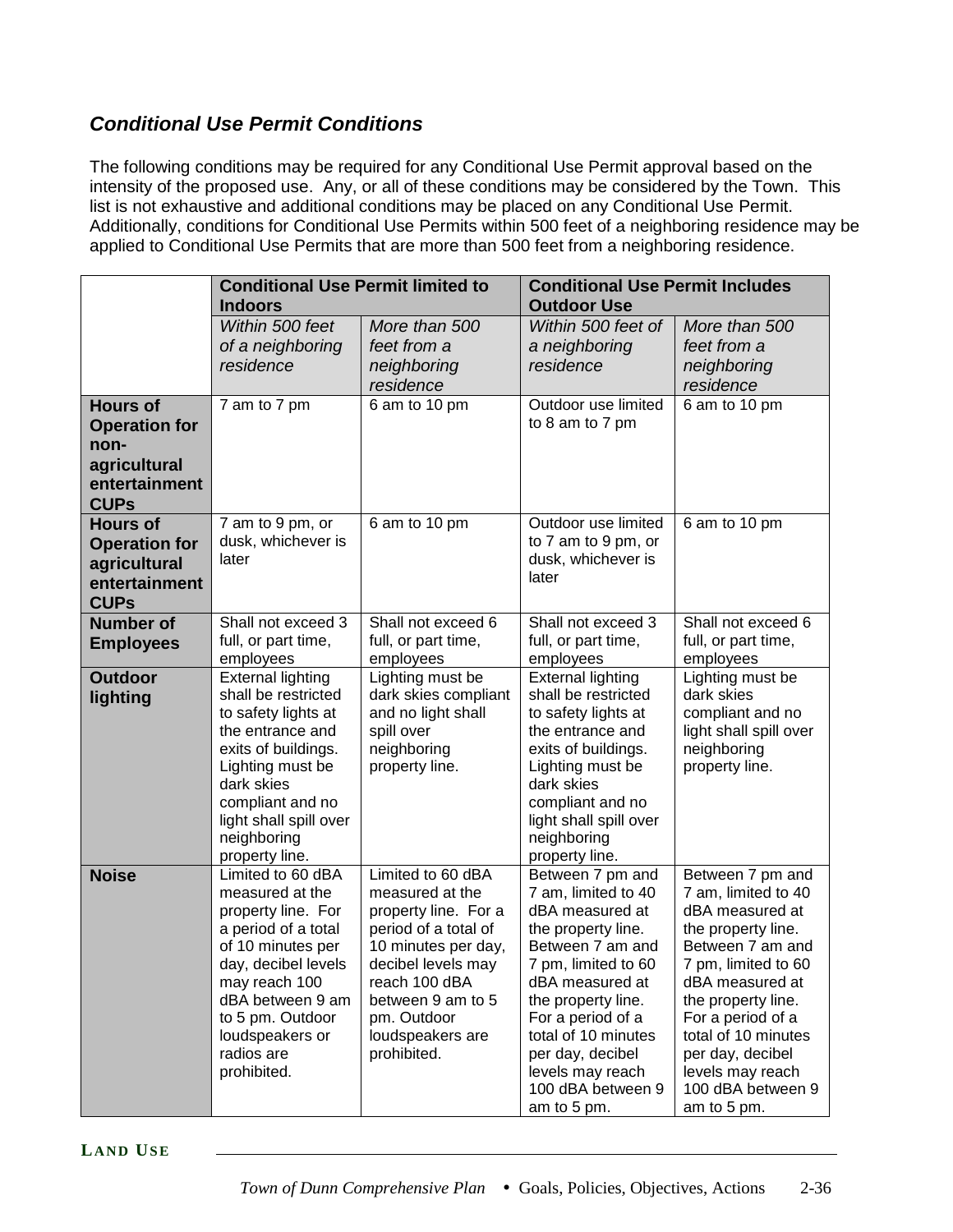|                                   |                                                                                                                                                                                                                             |                                                                                                                                                                                                                             | Outdoor<br>loudspeakers or<br>radios are                                                                                                                                                                                    | Outdoor<br>loudspeakers are<br>prohibited.                                                                                                                                                                                  |
|-----------------------------------|-----------------------------------------------------------------------------------------------------------------------------------------------------------------------------------------------------------------------------|-----------------------------------------------------------------------------------------------------------------------------------------------------------------------------------------------------------------------------|-----------------------------------------------------------------------------------------------------------------------------------------------------------------------------------------------------------------------------|-----------------------------------------------------------------------------------------------------------------------------------------------------------------------------------------------------------------------------|
|                                   |                                                                                                                                                                                                                             |                                                                                                                                                                                                                             | prohibited.                                                                                                                                                                                                                 |                                                                                                                                                                                                                             |
| <b>Trash</b><br>removal           | Applicant shall be<br>responsible for<br>contracting with a<br>trash and recycling<br>removal company<br>if trash and<br>recycling exceeds<br>what is allowed for<br>collection that is<br>provided by the<br>Town of Dunn. | Applicant shall be<br>responsible for<br>contracting with a<br>trash and recycling<br>removal company if<br>trash and recycling<br>exceeds what is<br>allowed for<br>collection that is<br>provided by the<br>Town of Dunn. | Applicant shall be<br>responsible for<br>contracting with a<br>trash and recycling<br>removal company if<br>trash and recycling<br>exceeds what is<br>allowed for<br>collection that is<br>provided by the<br>Town of Dunn. | Applicant shall be<br>responsible for<br>contracting with a<br>trash and recycling<br>removal company if<br>trash and recycling<br>exceeds what is<br>allowed for<br>collection that is<br>provided by the<br>Town of Dunn. |
| <b>Parking</b>                    | No parking or<br>storage of vehicles<br>is permitted within<br>the street right-of-<br>way.                                                                                                                                 | No parking or<br>storage of vehicles<br>is permitted within<br>the street right-of-<br>way.                                                                                                                                 | No parking or<br>storage of vehicles<br>is permitted within<br>the street right-of-<br>way.                                                                                                                                 | No parking or<br>storage of vehicles<br>is permitted within<br>the street right-of-<br>way.                                                                                                                                 |
| <b>Number of</b><br>events        | Number of events<br>may be restricted<br>based on<br>anticipated traffic,<br>noise, intensity of<br>events, impact on<br>neighboring<br>properties, and<br>impact on<br>municipal<br>infrastructure and<br>services.        | Number of events<br>may be restricted<br>based on<br>anticipated traffic,<br>noise, intensity of<br>events, impact on<br>neighboring<br>properties, and<br>impact on municipal<br>infrastructure and<br>services.           | Number of events<br>may be restricted<br>based on<br>anticipated traffic,<br>noise, intensity of<br>events, impact on<br>neighboring<br>properties, and<br>impact on municipal<br>infrastructure and<br>services.           | Number of events<br>may be restricted<br>based on<br>anticipated traffic,<br>noise, intensity of<br>events, impact on<br>neighboring<br>properties, and<br>impact on municipal<br>infrastructure and<br>services.           |
| <b>Signs</b>                      | Limited to one sign<br>on a building and<br>signs shall not be<br>illuminated                                                                                                                                               | Limited to one sign<br>on a building and<br>signs shall not be<br>illuminated                                                                                                                                               | Limited to one sign<br>on a building and<br>signs shall not be<br>illuminated                                                                                                                                               | Limited to one sign<br>on a building and<br>signs shall not be<br>illuminated                                                                                                                                               |
| <b>Visual</b><br><b>Screening</b> | N/A                                                                                                                                                                                                                         | N/A                                                                                                                                                                                                                         | Visual landscaping<br>barriers to block<br>views between the<br>use and the<br>neighboring<br>residence may be<br>required.                                                                                                 | Visual landscaping<br>barriers to block<br>views between the<br>use and the<br>neighboring<br>residence may be<br>required.                                                                                                 |
| <b>Stormwater</b><br>management   | All stormwater<br>resulting from the<br><b>Conditional Use</b><br>Permit must be<br>managed on site.<br>Rain gardens may<br>be required.                                                                                    | All stormwater<br>resulting from the<br><b>Conditional Use</b><br>Permit must be<br>managed on site.<br>Rain gardens may<br>be required.                                                                                    | All stormwater<br>resulting from the<br><b>Conditional Use</b><br>Permit must be<br>managed on site.<br>Rain gardens may<br>be required.                                                                                    | All stormwater<br>resulting from the<br><b>Conditional Use</b><br>Permit must be<br>managed on site.<br>Rain gardens may<br>be required.                                                                                    |
| <b>Business</b><br>activities     | Materials and<br>inventory must be<br>stored indoors.<br><b>Business-related</b><br>activities must be<br>conducted indoors,                                                                                                | Materials and<br>inventory may be<br>stored outdoors, if<br>not visible from the<br>road or neighboring<br>property lines.                                                                                                  | Materials and<br>inventory must be<br>stored indoors.<br><b>Business-related</b><br>activities must be<br>conducted indoors,                                                                                                | Materials and<br>inventory may be<br>stored outdoors, if<br>not visible from the<br>road or neighboring<br>property lines.                                                                                                  |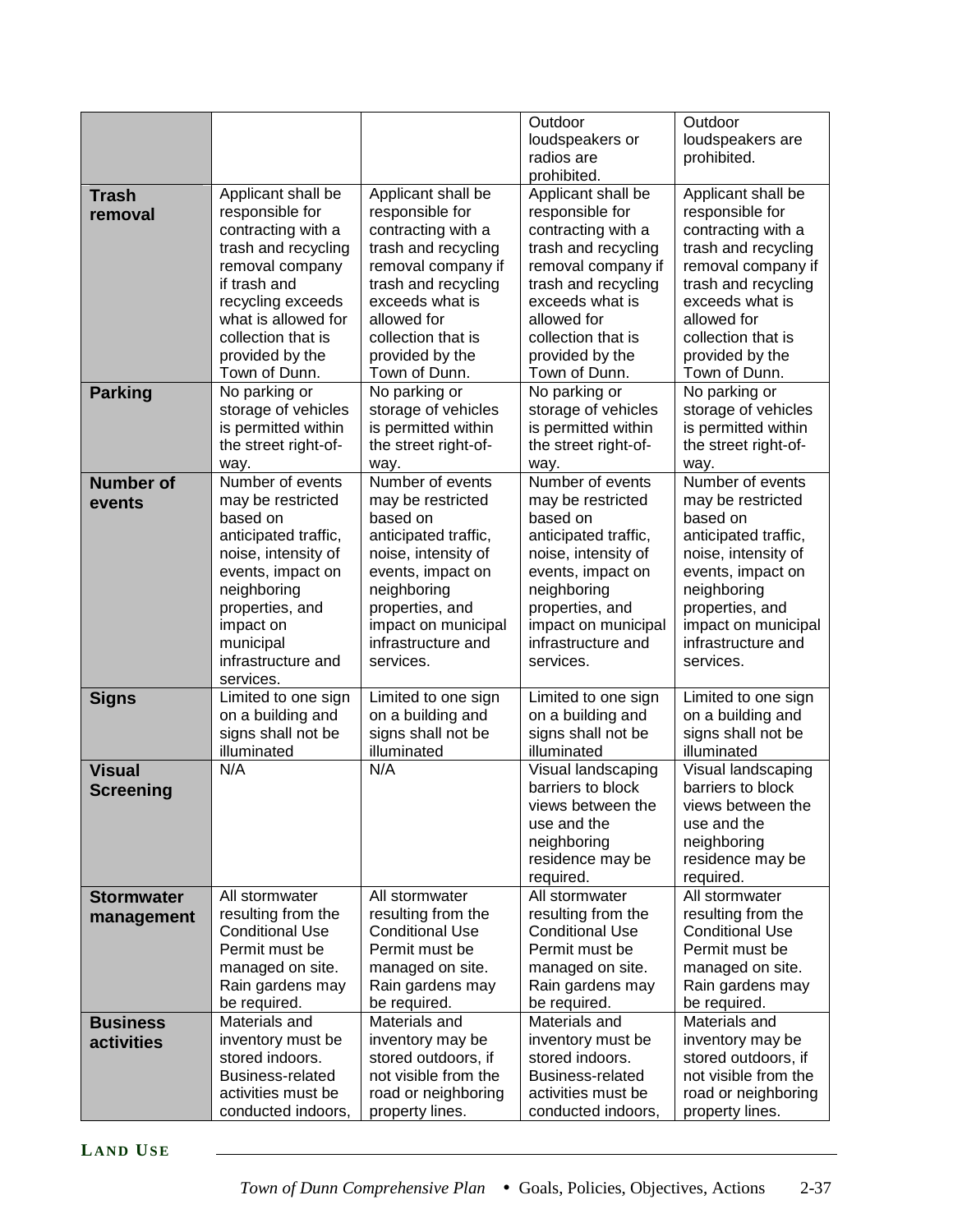|              | with the exception                                                                                                                                                                                                                                                                                    |                                                                                                                                                                                                                                                                                                       | with the exception                                                                                                                                                                                                                                                                                    |                                                                                                                                                                                                                                                                                                       |
|--------------|-------------------------------------------------------------------------------------------------------------------------------------------------------------------------------------------------------------------------------------------------------------------------------------------------------|-------------------------------------------------------------------------------------------------------------------------------------------------------------------------------------------------------------------------------------------------------------------------------------------------------|-------------------------------------------------------------------------------------------------------------------------------------------------------------------------------------------------------------------------------------------------------------------------------------------------------|-------------------------------------------------------------------------------------------------------------------------------------------------------------------------------------------------------------------------------------------------------------------------------------------------------|
|              | of one outdoor                                                                                                                                                                                                                                                                                        |                                                                                                                                                                                                                                                                                                       | of one outdoor play                                                                                                                                                                                                                                                                                   |                                                                                                                                                                                                                                                                                                       |
|              | play area for day                                                                                                                                                                                                                                                                                     |                                                                                                                                                                                                                                                                                                       | area for day cares                                                                                                                                                                                                                                                                                    |                                                                                                                                                                                                                                                                                                       |
|              | cares                                                                                                                                                                                                                                                                                                 |                                                                                                                                                                                                                                                                                                       |                                                                                                                                                                                                                                                                                                       |                                                                                                                                                                                                                                                                                                       |
| <b>Dust</b>  | Gravel or dirt<br>roads must be<br>wetted prior to<br>vehicles traveling<br>over the road.<br>Gravel and dirt will<br>be required to be<br>removed from<br>public roads.                                                                                                                              | Gravel or dirt roads<br>must be wetted prior<br>to vehicles traveling<br>over the road.<br>Gravel and dirt will<br>be required to be<br>removed from public<br>roads.                                                                                                                                 | Gravel or dirt roads<br>must be wetted<br>prior to vehicles<br>traveling over the<br>road. Gravel and<br>dirt will be required<br>to be removed from<br>public roads.                                                                                                                                 | Gravel or dirt roads<br>must be wetted<br>prior to vehicles<br>traveling over the<br>road. Gravel and<br>dirt will be required<br>to be removed from<br>public roads.                                                                                                                                 |
| <b>Odors</b> | Odor abatement<br>measures may be<br>required as a<br>condition of the<br><b>Conditional Use</b><br>Permit. Such<br>measures may<br>restrict the time,<br>day, or season of<br>the odor producing<br>use. The odor<br>producing use may<br>be restricted to<br>specific locations<br>on the property. | Odor abatement<br>measures may be<br>required as a<br>condition of the<br><b>Conditional Use</b><br>Permit. Such<br>measures may<br>restrict the time,<br>day, or season of<br>the odor producing<br>use. The odor<br>producing use may<br>be restricted to<br>specific locations on<br>the property. | Odor abatement<br>measures may be<br>required as a<br>condition of the<br><b>Conditional Use</b><br>Permit. Such<br>measures may<br>restrict the time,<br>day, or season of<br>the odor producing<br>use. The odor<br>producing use may<br>be restricted to<br>specific locations<br>on the property. | Odor abatement<br>measures may be<br>required as a<br>condition of the<br><b>Conditional Use</b><br>Permit. Such<br>measures may<br>restrict the time,<br>day, or season of<br>the odor producing<br>use. The odor<br>producing use may<br>be restricted to<br>specific locations<br>on the property. |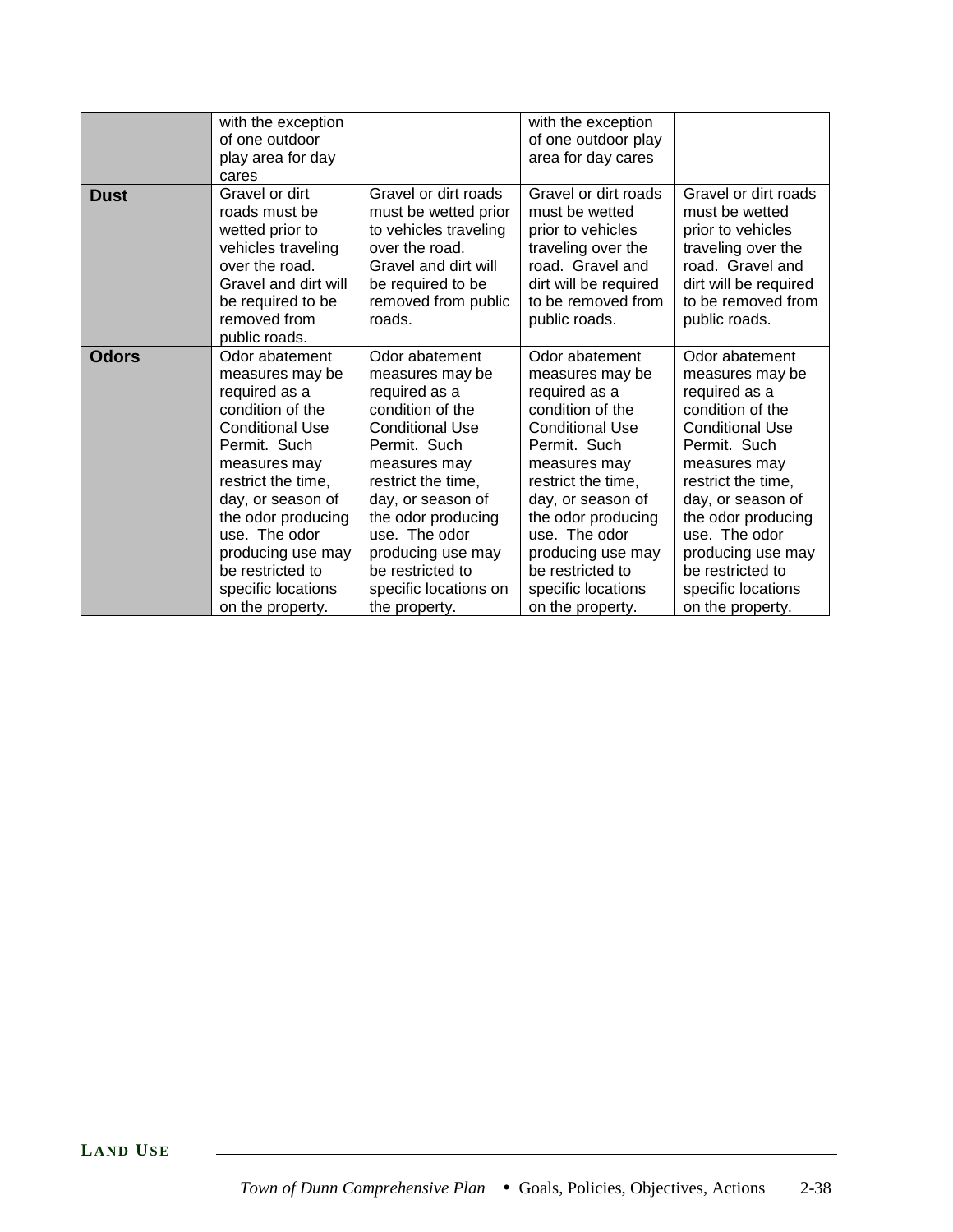# **2.13 Definitions**

- The following words and phrases shall have the designated meaning unless a different meaning is expressly provided or the context clearly indicates a different meaning:
- 1. BOARD. The Dunn Town Board.
- 2. BASE FARM TRACT. Unplatted lands under contiguous ownership as of September 1, 1979, except lots determined to have been legally created prior to September 1, 1979, as documented by a parcel status determination approved by the Plan Commission. The size of the Base Farm Tract is determined by assessed acreage as of September 1, 1979 as documented by 1980 assessment records.
- 3. CERTIFIED SURVEY MAP. A map of land division meeting all of the requirements of Section 236.34 of the Wisconsin Statutes and in full compliance with the provisions of this ordinance.
- 4. CLERK. The Dunn Town Clerk.
- 5. CONDOMINIUM. Property subject to a condominium declaration established under Wis. Stats. Chapter 703.
- 6. CONTIGUOUS OWNERSHIP. All parcels under common ownership that share a common boundary. A public road, navigable waterway, or connection at only one point should not be considered to break up contiguity.
- 7. DRAINAGEWAY. A route or course along which water moves or may move to drain an area.
- 8. EASEMENT. The area of land set aside on or over or through which a liberty, privilege or advantage in land, distinct from ownership of the land, is granted to the public or some particular person or part of the public.
- 9. IMPROVEMENT, PUBLIC. Any sanitary sewer, storm sewer, open channel, water main, roadway, park, parkway, public access, sidewalk, pedestrian way, planting strip or other facility for which the Town may ultimately assume the responsibility for maintenance and operation.
- 10. LAND DIVIDER. Any person, firm, corporation, partnership, or entity of any sort, which divides or proposes to divide land in any manner which results in a land division.
- 11. LAND DIVISION. The division of a lot, parcel or tract of land where the act of division creates fewer than five lots, parcels or building sites.
- 12. LIMITED SERVICE AREA. Areas designated on the Town of Dunn Future Land Use Map as "Limited Service Area". This includes the Waubesa and Kegonsa Limited Service Areas. Historically, the Limited Service Areas are where only one or a few urban services, such as sanitary sewer service, are provided to accommodate special or unique facilities or institutional uses which are appropriately located outside urban service areas, or areas of existing development experiencing wastewater disposal or water supply problems.
- 13. LOT. A parcel of land defined by a Certified Survey Map or Plat.